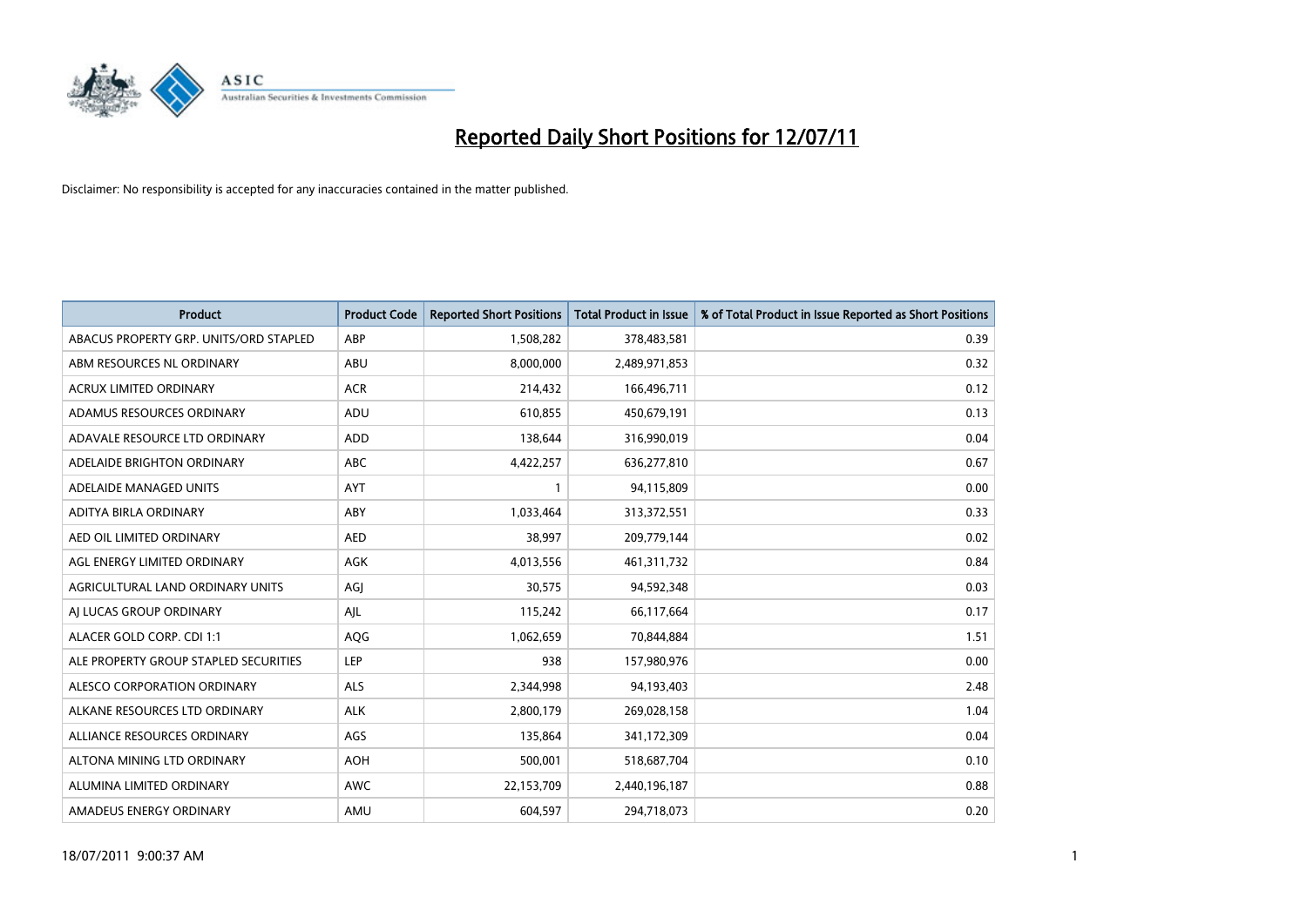

| <b>Product</b>                          | <b>Product Code</b> | <b>Reported Short Positions</b> | Total Product in Issue | % of Total Product in Issue Reported as Short Positions |
|-----------------------------------------|---------------------|---------------------------------|------------------------|---------------------------------------------------------|
| AMALGAMATED HOLDINGS ORDINARY           | AHD                 | 15,858                          | 157,471,848            | 0.01                                                    |
| AMCOR LIMITED ORDINARY                  | <b>AMC</b>          | 9,457,385                       | 1,227,469,819          | 0.74                                                    |
| AMP LIMITED ORDINARY                    | <b>AMP</b>          | 12,474,442                      | 2,811,693,913          | 0.42                                                    |
| AMPELLA MINING ORDINARY                 | <b>AMX</b>          | 701,549                         | 204,885,108            | 0.34                                                    |
| ANSELL LIMITED ORDINARY                 | <b>ANN</b>          | 3,472,454                       | 133,011,550            | 2.62                                                    |
| ANTARES ENERGY LTD ORDINARY             | <b>AZZ</b>          | 101,632                         | 273,000,000            | 0.04                                                    |
| ANZ BANKING GRP LTD ORDINARY            | ANZ                 | 10,662,653                      | 2,628,863,651          | 0.39                                                    |
| APA GROUP STAPLED SECURITIES            | <b>APA</b>          | 8,797,273                       | 634,116,029            | 1.39                                                    |
| APEX MINERALS NL ORDINARY               | <b>AXM</b>          | 986,249                         | 5,550,243,713          | 0.02                                                    |
| APN EUROPEAN RETAIL UNITS STAPLED SEC.  | <b>AEZ</b>          | 11,832                          | 544,910,660            | 0.00                                                    |
| APN NEWS & MEDIA ORDINARY               | <b>APN</b>          | 24,245,150                      | 618,568,292            | 3.92                                                    |
| AQUARIUS PLATINUM. ORDINARY             | <b>AOP</b>          | 2,864,456                       | 470,167,206            | 0.61                                                    |
| AQUILA RESOURCES ORDINARY               | <b>AQA</b>          | 5,065,707                       | 374,368,499            | 1.39                                                    |
| ARAFURA RESOURCE LTD ORDINARY           | <b>ARU</b>          | 5,879,977                       | 367,980,342            | 1.60                                                    |
| ARB CORPORATION ORDINARY                | <b>ARP</b>          | 4,675                           | 72,481,302             | 0.00                                                    |
| ARDENT LEISURE GROUP STAPLED SECURITIES | AAD                 | 1,268,595                       | 318,147,978            | 0.39                                                    |
| ARISTOCRAT LEISURE ORDINARY             | <b>ALL</b>          | 26,065,810                      | 536,480,307            | 4.85                                                    |
| ASCIANO LIMITED ORDINARY                | <b>AIO</b>          | 22,286,984                      | 2,926,103,883          | 0.76                                                    |
| ASG GROUP LIMITED ORDINARY              | <b>ASZ</b>          | 101,408                         | 169,117,796            | 0.06                                                    |
| ASPEN GROUP ORD/UNITS STAPLED           | <b>APZ</b>          | 1.068.001                       | 579.826.041            | 0.18                                                    |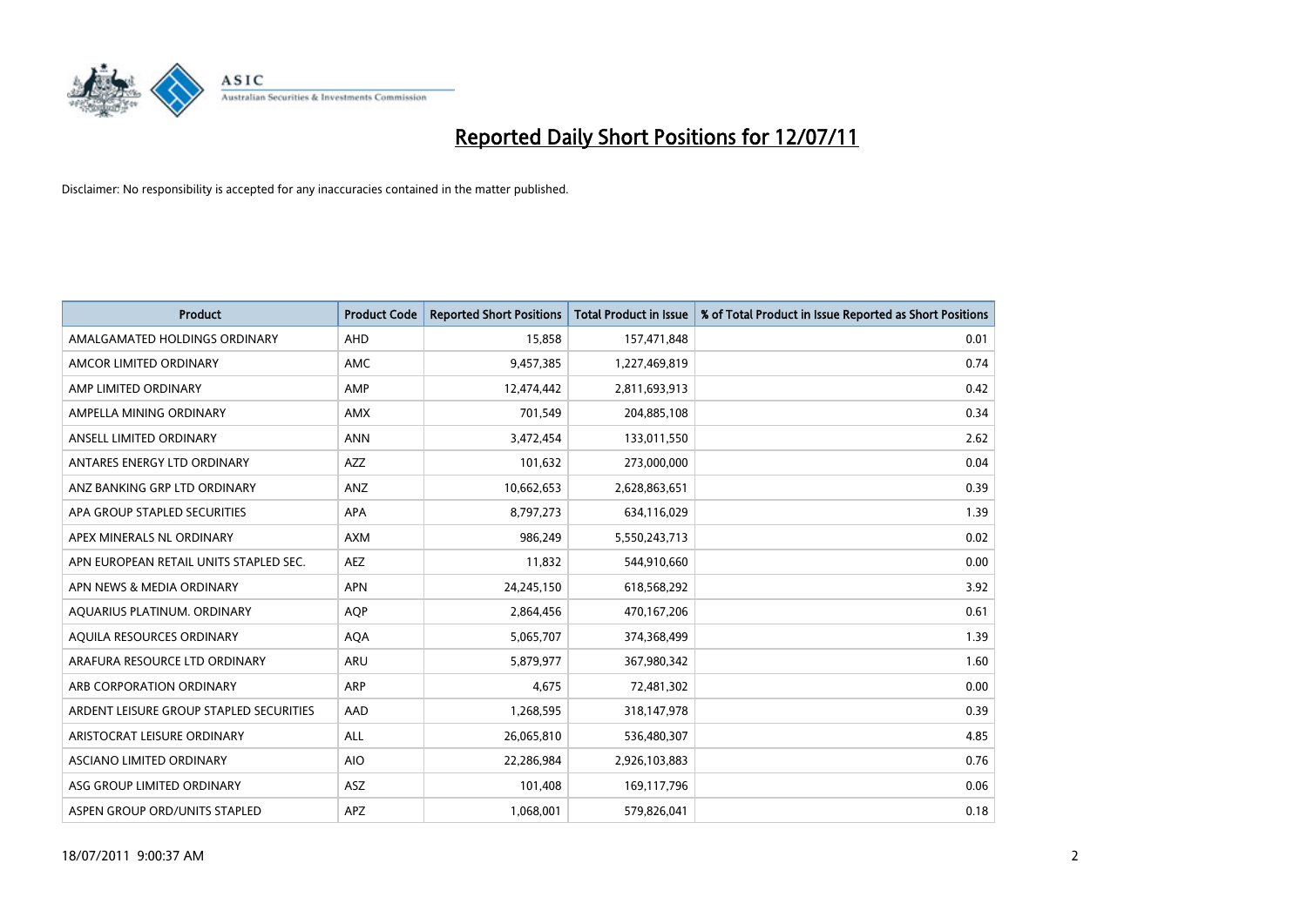

| <b>Product</b>                          | <b>Product Code</b> | <b>Reported Short Positions</b> | Total Product in Issue | % of Total Product in Issue Reported as Short Positions |
|-----------------------------------------|---------------------|---------------------------------|------------------------|---------------------------------------------------------|
| ASPIRE MINING LTD ORDINARY              | <b>AKM</b>          | 283,462                         | 539,971,483            | 0.05                                                    |
| ASTON RES LTD ORDINARY                  | <b>AZT</b>          | 863,888                         | 204,527,604            | 0.41                                                    |
| ASTRO JAP PROP GROUP STAPLED SECURITIES | AJA                 | 18,317                          | 58,445,002             | 0.03                                                    |
| ASX LIMITED ORDINARY                    | ASX                 | 1,698,163                       | 175,136,729            | 0.96                                                    |
| ATLANTIC LIMITED ORDINARY               | ATI                 | 20,575                          | 113,601,916            | 0.02                                                    |
| ATLAS IRON LIMITED ORDINARY             | <b>AGO</b>          | 8,359,165                       | 825,891,142            | 0.99                                                    |
| AUCKLAND INTERNATION ORDINARY           | <b>AIA</b>          | 101,680                         | 1,322,564,489          | 0.01                                                    |
| AURORA OIL & GAS ORDINARY               | <b>AUT</b>          | 6,389,447                       | 409,865,343            | 1.54                                                    |
| AUSDRILL LIMITED ORDINARY               | ASL                 | 748,311                         | 301,452,517            | 0.25                                                    |
| AUSENCO LIMITED ORDINARY                | AAX                 | 1,886,344                       | 122,987,022            | 1.53                                                    |
| AUSTAL LIMITED ORDINARY                 | ASB                 | 268,823                         | 188,069,638            | 0.14                                                    |
| <b>AUSTAR UNITED ORDINARY</b>           | <b>AUN</b>          | 1,632,572                       | 1,271,505,737          | 0.12                                                    |
| AUSTBROKERS HOLDINGS ORDINARY           | <b>AUB</b>          | 1,892                           | 54,658,736             | 0.00                                                    |
| AUSTIN ENGINEERING ORDINARY             | ANG                 | 50,970                          | 71,864,403             | 0.06                                                    |
| <b>AUSTRALAND ASSETS ASSETS</b>         | AAZPB               | 1,168                           | 2,750,000              | 0.04                                                    |
| AUSTRALAND PROPERTY STAPLED SECURITY    | <b>ALZ</b>          | 892,258                         | 576,846,597            | 0.15                                                    |
| AUSTRALIAN AGRICULT, ORDINARY           | AAC                 | 1,432,036                       | 311,968,824            | 0.45                                                    |
| AUSTRALIAN EDUCATION UNITS              | <b>AEU</b>          | 625,000                         | 175,465,397            | 0.36                                                    |
| AUSTRALIAN INFRASTR. UNITS/ORDINARY     | <b>AIX</b>          | 1,901,318                       | 620,733,944            | 0.30                                                    |
| AUSTRALIAN MINES LTD ORDINARY           | <b>AUZ</b>          | 1,400,000                       | 576,910,315            | 0.24                                                    |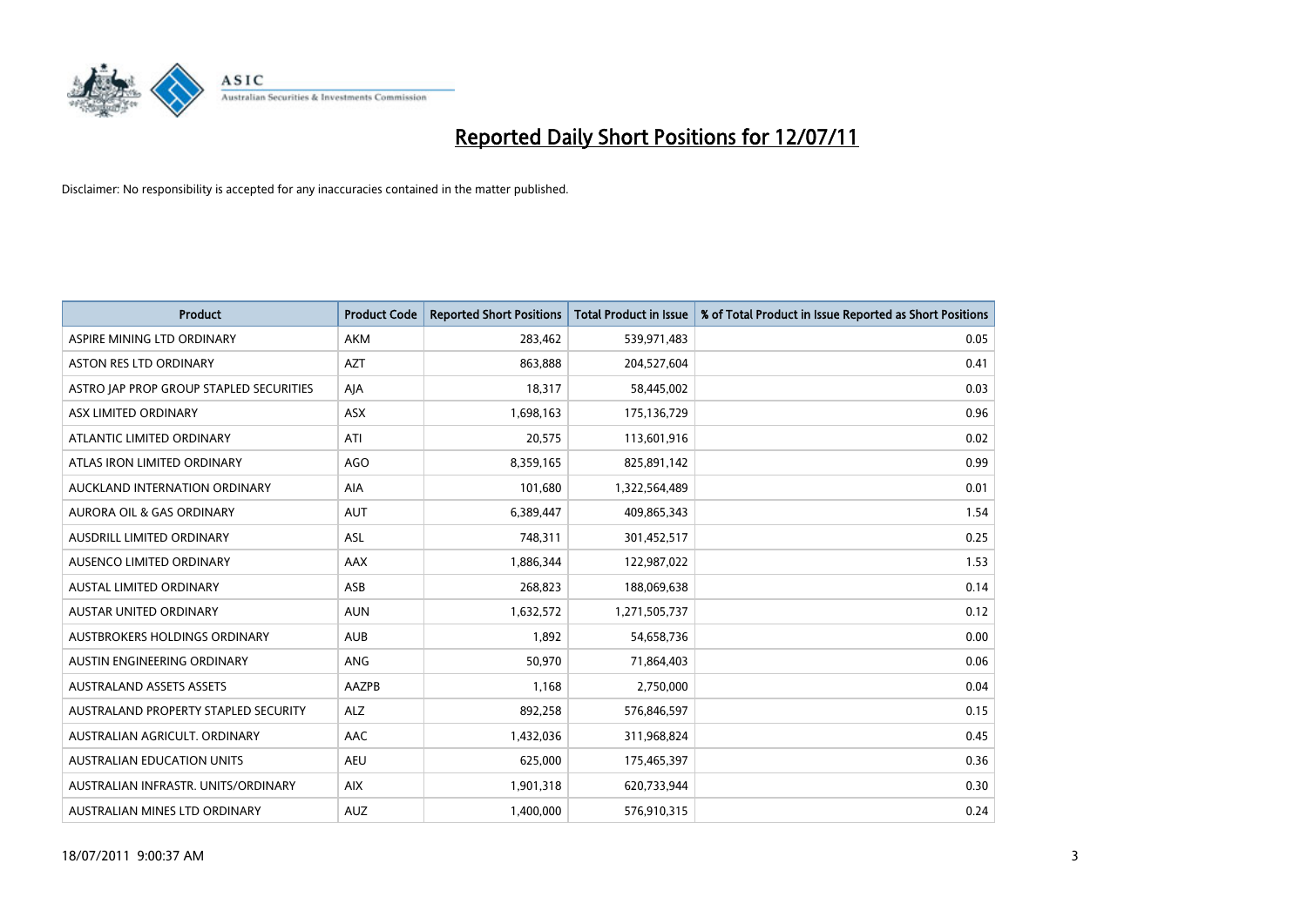

| <b>Product</b>                       | <b>Product Code</b> | <b>Reported Short Positions</b> | <b>Total Product in Issue</b> | % of Total Product in Issue Reported as Short Positions |
|--------------------------------------|---------------------|---------------------------------|-------------------------------|---------------------------------------------------------|
| AUSTRALIAN PHARM, ORDINARY           | API                 | 773,213                         | 488,115,883                   | 0.15                                                    |
| AUTOMOTIVE HOLDINGS ORDINARY         | <b>AHE</b>          | 26,016                          | 260,579,682                   | 0.01                                                    |
| AVEXA LIMITED ORDINARY               | <b>AVX</b>          | 243,657                         | 847,688,779                   | 0.03                                                    |
| AWE LIMITED ORDINARY                 | <b>AWE</b>          | 4,654,456                       | 521,871,941                   | 0.91                                                    |
| AZUMAH RESOURCES ORDINARY            | <b>AZM</b>          | 246,186                         | 281,650,355                   | 0.09                                                    |
| <b>BANDANNA ENERGY ORDINARY</b>      | <b>BND</b>          | 901,762                         | 427,175,482                   | 0.20                                                    |
| BANK OF QUEENSLAND. ORDINARY         | <b>BOO</b>          | 4,768,915                       | 225,369,547                   | 2.12                                                    |
| <b>BANNERMAN RESOURCES ORDINARY</b>  | <b>BMN</b>          | 675,559                         | 234,435,934                   | 0.29                                                    |
| <b>BASE RES LIMITED ORDINARY</b>     | <b>BSE</b>          | 354,399                         | 165,341,114                   | 0.22                                                    |
| <b>BATHURST RESOURCES ORDINARY</b>   | <b>BTU</b>          | 6,654,441                       | 667,907,997                   | 0.99                                                    |
| <b>BAUXITE RESOURCE LTD ORDINARY</b> | <b>BAU</b>          | 111,797                         | 235,379,896                   | 0.05                                                    |
| <b>BC IRON LIMITED ORDINARY</b>      | <b>BCI</b>          | 184,172                         | 94,381,000                    | 0.20                                                    |
| BEACH ENERGY LIMITED ORDINARY        | <b>BPT</b>          | 2,313,766                       | 1,103,127,711                 | 0.20                                                    |
| BEADELL RESOURCE LTD ORDINARY        | <b>BDR</b>          | 1,464,087                       | 657,906,946                   | 0.21                                                    |
| BENDIGO AND ADELAIDE ORDINARY        | <b>BEN</b>          | 6,628,004                       | 360,301,182                   | 1.83                                                    |
| BERKELEY RESOURCES ORDINARY          | <b>BKY</b>          | 648,227                         | 174,298,273                   | 0.36                                                    |
| BETASHARES ASX RES ETF UNITS         | <b>ORE</b>          | 158,220                         | 4,519,432                     | 3.50                                                    |
| <b>BHP BILLITON LIMITED ORDINARY</b> | <b>BHP</b>          | 46,057,705                      | 3,211,496,105                 | 1.39                                                    |
| <b>BILLABONG ORDINARY</b>            | <b>BBG</b>          | 16,555,065                      | 254,037,587                   | 6.51                                                    |
| <b>BIOTA HOLDINGS ORDINARY</b>       | <b>BTA</b>          | 2,125,322                       | 181,417,556                   | 1.16                                                    |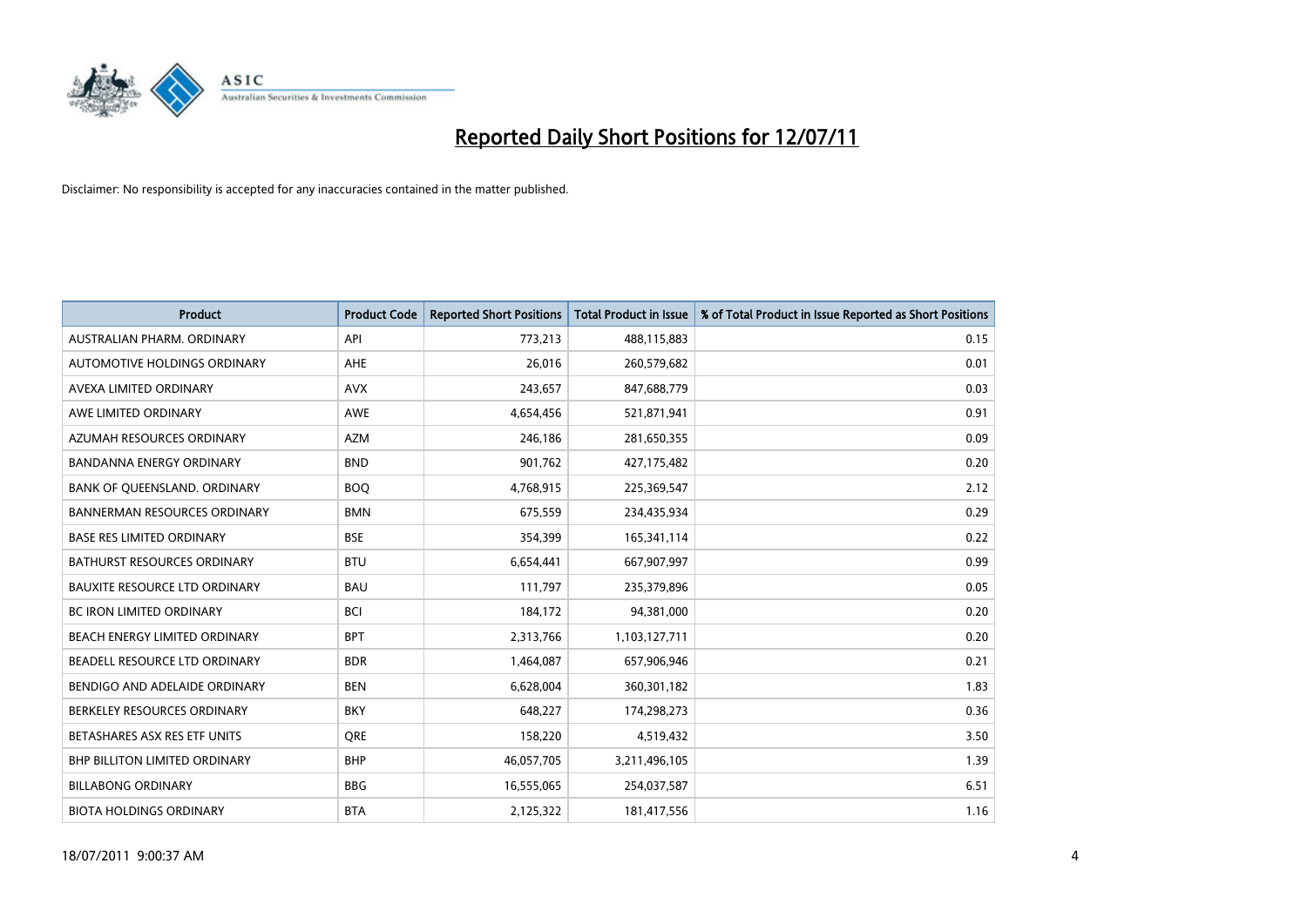

| <b>Product</b>                       | <b>Product Code</b> | <b>Reported Short Positions</b> | <b>Total Product in Issue</b> | % of Total Product in Issue Reported as Short Positions |
|--------------------------------------|---------------------|---------------------------------|-------------------------------|---------------------------------------------------------|
| <b>BISALLOY STEEL ORDINARY</b>       | <b>BIS</b>          | 84,480                          | 216,455,965                   | 0.04                                                    |
| BKI INVESTMENT LTD ORDINARY          | BKI                 | 508                             | 422,863,407                   | 0.00                                                    |
| <b>BLACKMORES LIMITED ORDINARY</b>   | <b>BKL</b>          | 9,800                           | 16,744,292                    | 0.06                                                    |
| <b>BLACKTHORN RESOURCES ORDINARY</b> | <b>BTR</b>          | 35,848                          | 122,918,000                   | 0.03                                                    |
| <b>BLUESCOPE STEEL LTD ORDINARY</b>  | <b>BSL</b>          | 68,895,872                      | 1,842,207,385                 | 3.70                                                    |
| <b>BOART LONGYEAR ORDINARY</b>       | <b>BLY</b>          | 6,383,834                       | 461,163,412                   | 1.37                                                    |
| <b>BOOM LOGISTICS ORDINARY</b>       | <b>BOL</b>          | 546.929                         | 465,011,147                   | 0.11                                                    |
| BORAL LIMITED, ORDINARY              | <b>BLD</b>          | 33,076,988                      | 729,925,990                   | 4.48                                                    |
| BOTSWANA METALS LTD ORDINARY         | <b>BML</b>          | 7,000                           | 143,717,013                   | 0.00                                                    |
| <b>BOW ENERGY LIMITED ORDINARY</b>   | <b>BOW</b>          | 7,673,379                       | 350,517,229                   | 2.18                                                    |
| <b>BRADKEN LIMITED ORDINARY</b>      | <b>BKN</b>          | 1,411,090                       | 161,837,406                   | 0.85                                                    |
| <b>BRAMBLES LIMITED ORDINARY</b>     | <b>BXB</b>          | 16,399,895                      | 1,479,369,972                 | 1.10                                                    |
| BREVILLE GROUP LTD ORDINARY          | <b>BRG</b>          | 2,739                           | 129,995,322                   | 0.00                                                    |
| <b>BRICKWORKS LIMITED ORDINARY</b>   | <b>BKW</b>          | 19,397                          | 147,567,333                   | 0.01                                                    |
| <b>BROCKMAN RESOURCES ORDINARY</b>   | <b>BRM</b>          | 67,565                          | 144,803,151                   | 0.05                                                    |
| BT INVESTMENT MNGMNT ORDINARY        | <b>BTT</b>          | 554,864                         | 160,000,000                   | 0.35                                                    |
| <b>BURU ENERGY ORDINARY</b>          | <b>BRU</b>          | 5,233,251                       | 182,840,549                   | 2.87                                                    |
| <b>BWP TRUST ORDINARY UNITS</b>      | <b>BWP</b>          | 1,714,562                       | 520,012,793                   | 0.32                                                    |
| CABCHARGE AUSTRALIA ORDINARY         | CAB                 | 884,848                         | 120,437,014                   | 0.71                                                    |
| CALTEX AUSTRALIA ORDINARY            | <b>CTX</b>          | 6,920,779                       | 270,000,000                   | 2.52                                                    |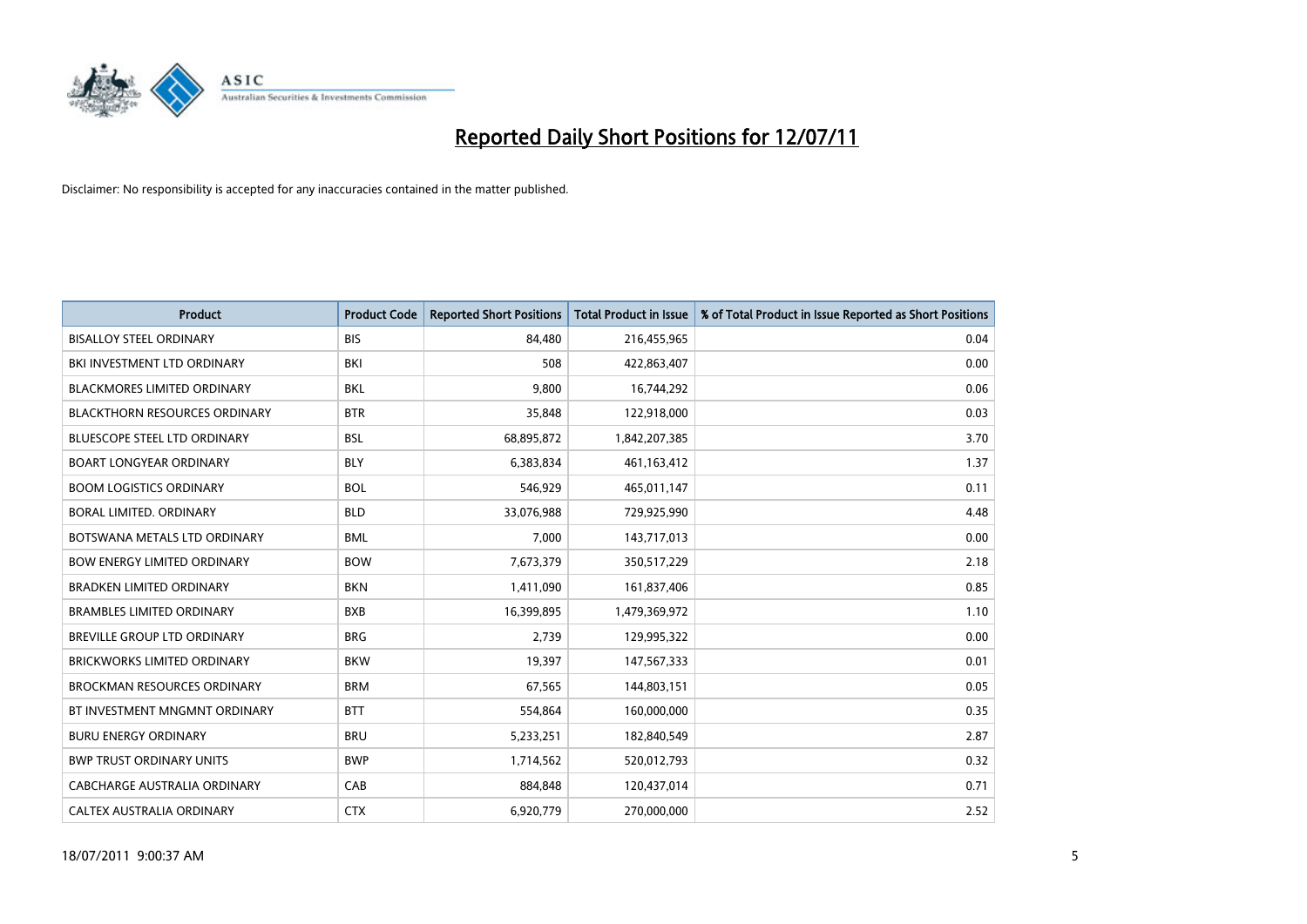

| <b>Product</b>                                | <b>Product Code</b> | <b>Reported Short Positions</b> | Total Product in Issue | % of Total Product in Issue Reported as Short Positions |
|-----------------------------------------------|---------------------|---------------------------------|------------------------|---------------------------------------------------------|
| <b>CAMPBELL BROTHERS ORDINARY</b>             | CPB                 | 108,892                         | 67,503,411             | 0.15                                                    |
| CAPE LAMBERT RES LTD ORDINARY                 | <b>CFE</b>          | 1,328,091                       | 626,299,603            | 0.21                                                    |
| <b>CARBON ENERGY ORDINARY</b>                 | <b>CNX</b>          | 1,759,723                       | 698,517,858            | 0.24                                                    |
| CARDNO LIMITED ORDINARY                       | CDD                 | 922                             | 109,443,594            | 0.00                                                    |
| CARNARVON PETROLEUM ORDINARY                  | <b>CVN</b>          | 2,567,170                       | 687,820,634            | 0.36                                                    |
| <b>CARNEGIE WAVE ENERGY ORDINARY</b>          | <b>CWE</b>          | 83,000                          | 899,087,627            | 0.01                                                    |
| <b>CARPATHIAN RESOURCES ORDINARY</b>          | <b>CPN</b>          | 75.000                          | 265,533,501            | 0.03                                                    |
| CARPENTARIA EXP. LTD ORDINARY                 | CAP                 | 9,777                           | 98,741,301             | 0.01                                                    |
| CARSALES.COM LTD ORDINARY                     | <b>CRZ</b>          | 9,714,384                       | 233,679,722            | 4.15                                                    |
| CASH CONVERTERS ORD/DIV ACCESS                | CCV                 | 117,439                         | 379,761,025            | 0.02                                                    |
| <b>CASPIAN OIL &amp; GAS ORDINARY</b>         | <b>CIG</b>          | 50,000                          | 1,331,500,513          | 0.00                                                    |
| CATALPA RESOURCES ORDINARY                    | CAH                 | 171,251                         | 178,095,822            | 0.08                                                    |
| <b>CEC GROUP LIMITED ORDINARY</b>             | <b>CEG</b>          | 1,750                           | 79,662,662             | 0.00                                                    |
| <b>CELLNET GROUP ORDINARY</b>                 | <b>CLT</b>          | 1,342                           | 61,286,754             | 0.00                                                    |
| CENTRAL PETROLEUM ORDINARY                    | <b>CTP</b>          | 11,455                          | 982,298,842            | 0.00                                                    |
| CENTRO PROPERTIES UNITS/ORD STAPLED           | <b>CNP</b>          | 6,692                           | 972,414,514            | 0.00                                                    |
| <b>CENTRO RETAIL GROUP STAPLED SECURITIES</b> | <b>CER</b>          | 766,482                         | 2,286,399,424          | 0.03                                                    |
| CERAMIC FUEL CELLS ORDINARY                   | CFU                 | 1,314,610                       | 1,201,353,566          | 0.10                                                    |
| <b>CFS RETAIL PROPERTY UNITS</b>              | <b>CFX</b>          | 44,911,817                      | 2,839,591,911          | 1.55                                                    |
| CGA MINING LIMITED ORDINARY                   | <b>CGX</b>          | 173.082                         | 333,425,726            | 0.05                                                    |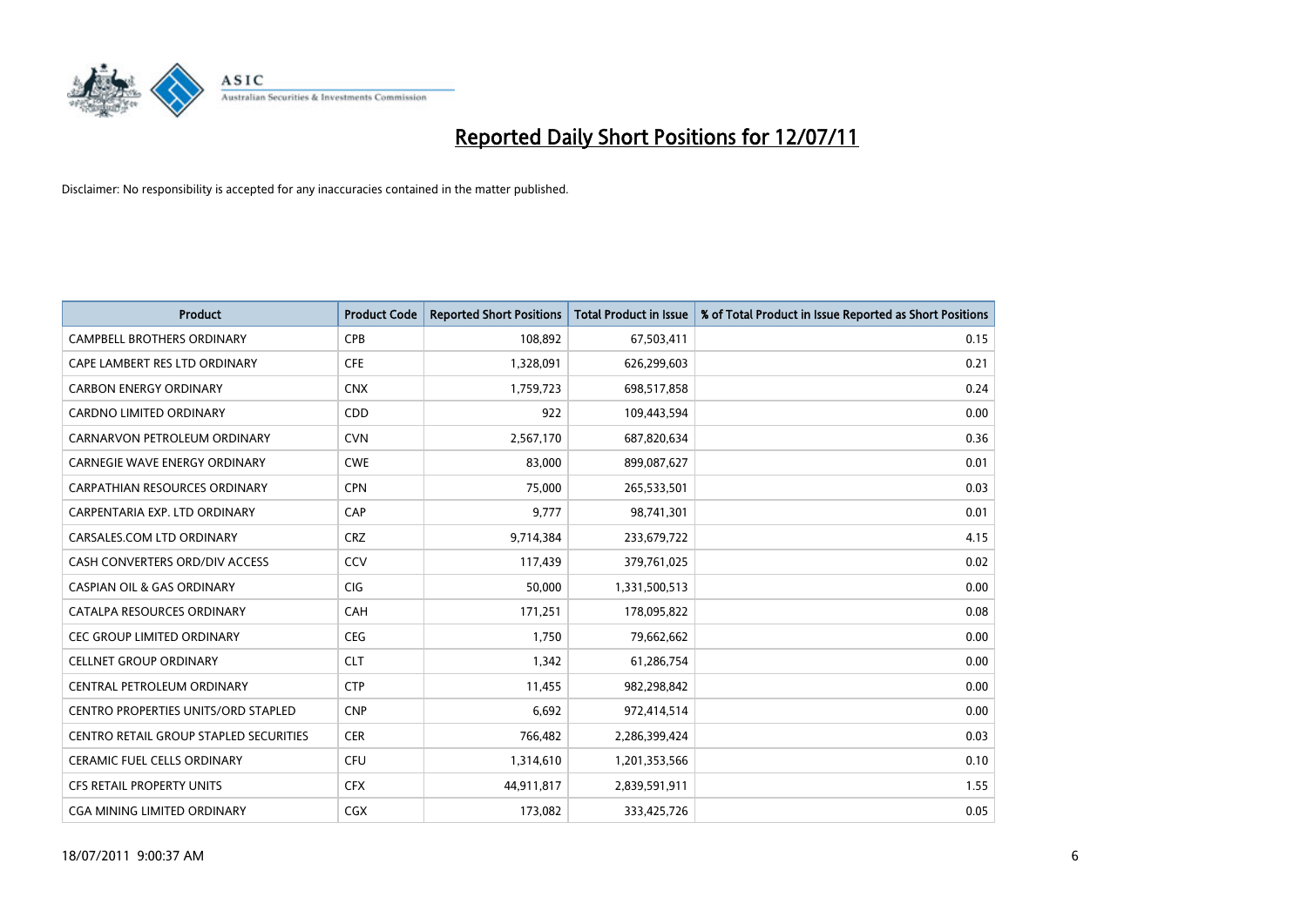

| <b>Product</b>                          | <b>Product Code</b> | <b>Reported Short Positions</b> | <b>Total Product in Issue</b> | % of Total Product in Issue Reported as Short Positions |
|-----------------------------------------|---------------------|---------------------------------|-------------------------------|---------------------------------------------------------|
| CHALLENGER DIV.PRO. STAPLED UNITS       | <b>CDI</b>          | 104,869                         | 906,046,047                   | 0.01                                                    |
| CHALLENGER INFRAST. STAPLED UNITS       | <b>CIF</b>          | 8,176                           | 316,223,785                   | 0.00                                                    |
| <b>CHALLENGER LIMITED ORDINARY</b>      | CGF                 | 5,995,184                       | 496,747,954                   | 1.21                                                    |
| CHANDLER MACLEOD LTD ORDINARY           | <b>CMG</b>          | 11,970                          | 463,971,344                   | 0.00                                                    |
| CHARTER HALL GROUP STAPLED US PROHIBIT. | <b>CHC</b>          | 1,172,725                       | 307,866,815                   | 0.37                                                    |
| <b>CHARTER HALL OFFICE UNIT</b>         | CQO                 | 1,638,670                       | 493,319,730                   | 0.34                                                    |
| <b>CHARTER HALL RETAIL UNITS</b>        | <b>COR</b>          | 386.101                         | 302,162,079                   | 0.13                                                    |
| CHEMGENEX PHARMACEUT ORDINARY           | <b>CXS</b>          | 2,225                           | 313,558,870                   | 0.00                                                    |
| CITIGOLD CORP LTD ORDINARY              | <b>CTO</b>          | 2,059,217                       | 1,105,078,301                 | 0.18                                                    |
| <b>CLARIUS GRP LTD ORDINARY</b>         | <b>CND</b>          | 192,612                         | 88,161,315                    | 0.22                                                    |
| CLINUVEL PHARMACEUT. ORDINARY           | <b>CUV</b>          | 4,127                           | 30,381,706                    | 0.01                                                    |
| <b>CLOUGH LIMITED ORDINARY</b>          | <b>CLO</b>          | 116,548                         | 769,801,269                   | 0.01                                                    |
| <b>CO2 GROUP LIMITED ORDINARY</b>       | COZ                 | 652,085                         | 279,357,526                   | 0.23                                                    |
| <b>COAL &amp; ALLIED ORDINARY</b>       | <b>CNA</b>          | 12,533                          | 86,584,735                    | 0.01                                                    |
| COAL OF AFRICA LTD ORDINARY             | <b>CZA</b>          | 458,065                         | 531,139,661                   | 0.09                                                    |
| COALSPUR MINES LTD ORDINARY             | <b>CPL</b>          | 2,304,687                       | 567,117,594                   | 0.41                                                    |
| COCA-COLA AMATIL ORDINARY               | <b>CCL</b>          | 4,647,296                       | 757,985,646                   | 0.60                                                    |
| COCHLEAR LIMITED ORDINARY               | <b>COH</b>          | 1,312,899                       | 56,745,023                    | 2.30                                                    |
| <b>COCKATOO COAL ORDINARY</b>           | <b>COK</b>          | 10,235,504                      | 1,016,096,908                 | 1.00                                                    |
| COFFEY INTERNATIONAL ORDINARY           | <b>COF</b>          | 155,900                         | 134,066,081                   | 0.12                                                    |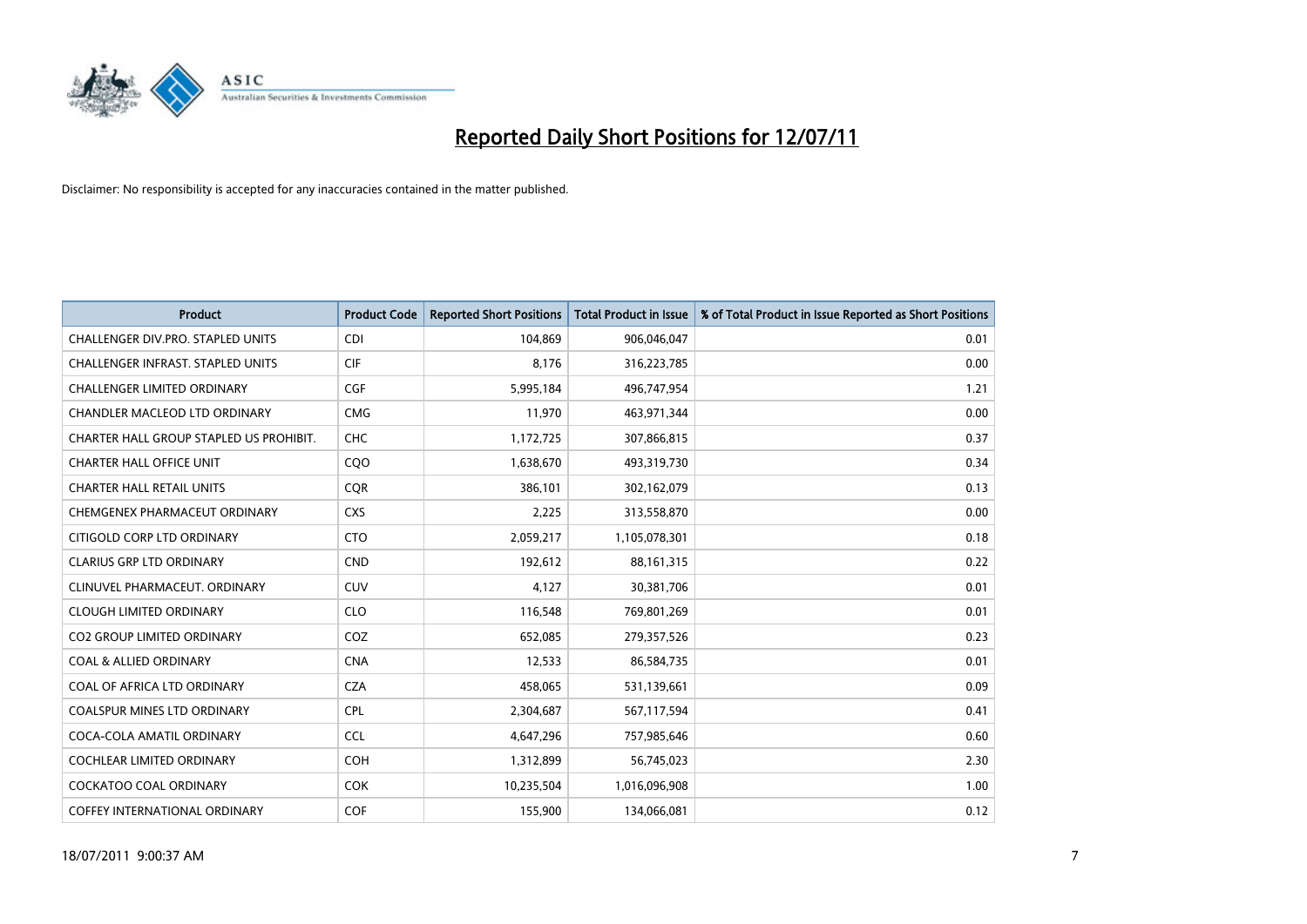

| <b>Product</b>                          | <b>Product Code</b> | <b>Reported Short Positions</b> | Total Product in Issue | % of Total Product in Issue Reported as Short Positions |
|-----------------------------------------|---------------------|---------------------------------|------------------------|---------------------------------------------------------|
| <b>COKAL LTD ORDINARY</b>               | <b>CKA</b>          | 392,815                         | 128,585,735            | 0.31                                                    |
| COMMONWEALTH BANK, ORDINARY             | <b>CBA</b>          | 20,682,434                      | 1,558,647,244          | 1.28                                                    |
| COMMONWEALTH PROP ORDINARY UNITS        | <b>CPA</b>          | 42,024,161                      | 2,449,599,711          | 1.71                                                    |
| <b>COMPASS RESOURCES ORDINARY</b>       | <b>CMR</b>          | 160,952                         | 147,402,920            | 0.11                                                    |
| <b>COMPUTERSHARE LTD ORDINARY</b>       | <b>CPU</b>          | 4,789,810                       | 555,664,059            | 0.81                                                    |
| <b>CONNECTEAST GROUP STAPLED</b>        | <b>CEU</b>          | 20,776,095                      | 3,940,145,951          | 0.53                                                    |
| CONQUEST MINING ORDINARY                | <b>COT</b>          | 605,197                         | 583,241,478            | 0.09                                                    |
| CONSOLIDATED MEDIA, ORDINARY            | <b>CMI</b>          | 3,075,165                       | 561,834,996            | 0.54                                                    |
| <b>CONTANGO MICROCAP ORDINARY</b>       | <b>CTN</b>          | 7,500                           | 146,423,793            | 0.01                                                    |
| CONTINENTAL COAL LTD ORDINARY           | CCC                 | 739,375                         | 2,415,170,317          | 0.03                                                    |
| COOPER ENERGY LTD ORDINARY              | <b>COE</b>          | 244,532                         | 292,576,001            | 0.08                                                    |
| <b>COPPER STRIKE LTD ORDINARY</b>       | <b>CSE</b>          | 714                             | 129,455,571            | 0.00                                                    |
| <b>CORDLIFE LIMITED ORDINARY</b>        | CBB                 |                                 | 150,887,354            | 0.00                                                    |
| <b>COUNT FINANCIAL ORDINARY</b>         | COU                 | 638,764                         | 262,247,830            | 0.25                                                    |
| <b>CRESCENT GOLD ORDINARY</b>           | <b>CRE</b>          | 120,000                         | 1,191,052,549          | 0.01                                                    |
| <b>CROMWELL PROP STAPLED SECURITIES</b> | <b>CMW</b>          | 349,227                         | 964,737,315            | 0.04                                                    |
| <b>CROWN LIMITED ORDINARY</b>           | <b>CWN</b>          | 2,204,303                       | 754,131,800            | 0.29                                                    |
| <b>CSG LIMITED ORDINARY</b>             | CSV                 | 1,044,636                       | 282,567,499            | 0.37                                                    |
| <b>CSL LIMITED ORDINARY</b>             | <b>CSL</b>          | 7,634,149                       | 527,960,909            | 1.41                                                    |
| <b>CSR LIMITED ORDINARY</b>             | <b>CSR</b>          | 14,237,531                      | 506,000,315            | 2.83                                                    |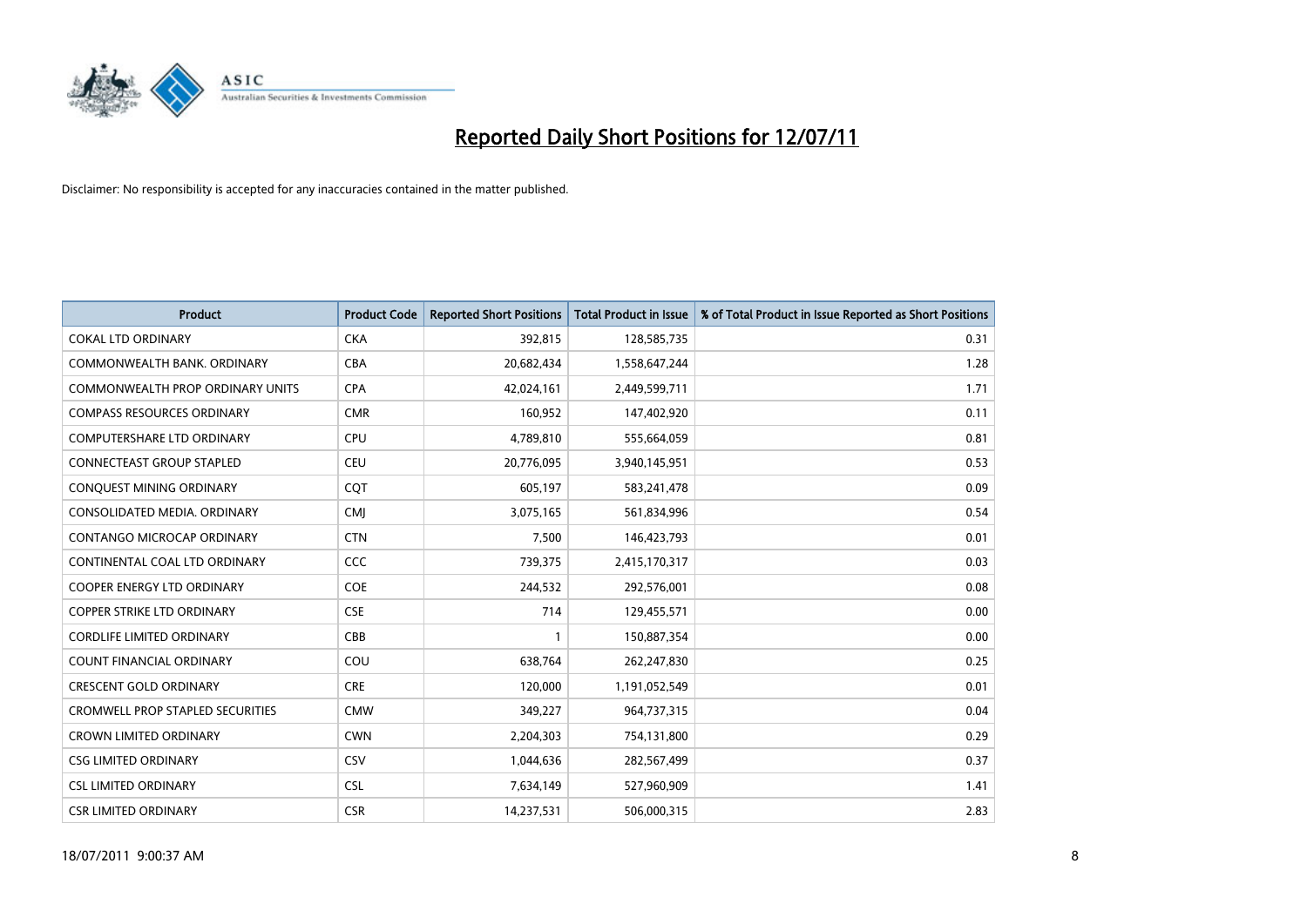

| <b>Product</b>                     | <b>Product Code</b> | <b>Reported Short Positions</b> | Total Product in Issue | % of Total Product in Issue Reported as Short Positions |
|------------------------------------|---------------------|---------------------------------|------------------------|---------------------------------------------------------|
| <b>CUDECO LIMITED ORDINARY</b>     | CDU                 | 785,127                         | 144,216,264            | 0.53                                                    |
| <b>CUSTOMERS LIMITED ORDINARY</b>  | CUS                 | 49.343                          | 134,869,357            | 0.03                                                    |
| DART ENERGY LTD ORDINARY           | <b>DTE</b>          | 6,191,668                       | 720,674,545            | 0.84                                                    |
| DAVID JONES LIMITED ORDINARY       | <b>DJS</b>          | 39,726,346                      | 520,751,395            | 7.63                                                    |
| DECMIL GROUP LIMITED ORDINARY      | <b>DCG</b>          | 67,133                          | 124,254,568            | 0.05                                                    |
| DEEP YELLOW LIMITED ORDINARY       | <b>DYL</b>          | 15,876                          | 1,127,534,458          | 0.00                                                    |
| DEVINE LIMITED ORDINARY            | <b>DVN</b>          | 1.000                           | 634,918,223            | 0.00                                                    |
| DEXUS PROPERTY GROUP STAPLED UNITS | <b>DXS</b>          | 41,175,796                      | 4,839,024,176          | 0.85                                                    |
| DISCOVERY METALS LTD ORDINARY      | <b>DML</b>          | 6,123,852                       | 437,114,481            | 1.38                                                    |
| DOMINO PIZZA ENTERPR ORDINARY      | <b>DMP</b>          | 250,903                         | 68,407,674             | 0.37                                                    |
| DOWNER EDI LIMITED ORDINARY        | <b>DOW</b>          | 5,502,664                       | 429,100,296            | 1.27                                                    |
| DUET GROUP STAPLED US PROHIBIT.    | <b>DUE</b>          | 2,930,957                       | 909,692,991            | 0.31                                                    |
| DULUXGROUP LIMITED ORDINARY        | <b>DLX</b>          | 7,778,777                       | 367,456,259            | 2.11                                                    |
| <b>DWS ADVANCED ORDINARY</b>       | <b>DWS</b>          | 168.442                         | 132,362,763            | 0.13                                                    |
| <b>EASTERN STAR GAS ORDINARY</b>   | ESG                 | 9,407,035                       | 991,717,041            | 0.95                                                    |
| ECHO ENTERTAINMENT ORDINARY        | EGP                 | 1,736,335                       | 688,019,737            | 0.24                                                    |
| EDT RETAIL TRUST UNITS             | <b>EDT</b>          | 99,457                          | 4,700,290,868          | 0.00                                                    |
| ELDERS LIMITED HYBRIDS             | <b>ELDPA</b>        | 34,098                          | 1,500,000              | 2.27                                                    |
| <b>ELDERS LIMITED ORDINARY</b>     | <b>ELD</b>          | 16,924,061                      | 448,598,480            | 3.75                                                    |
| ELDORADO GOLD CORP CDI 1:1         | EAU                 | 17.343                          | 11,658,431             | 0.15                                                    |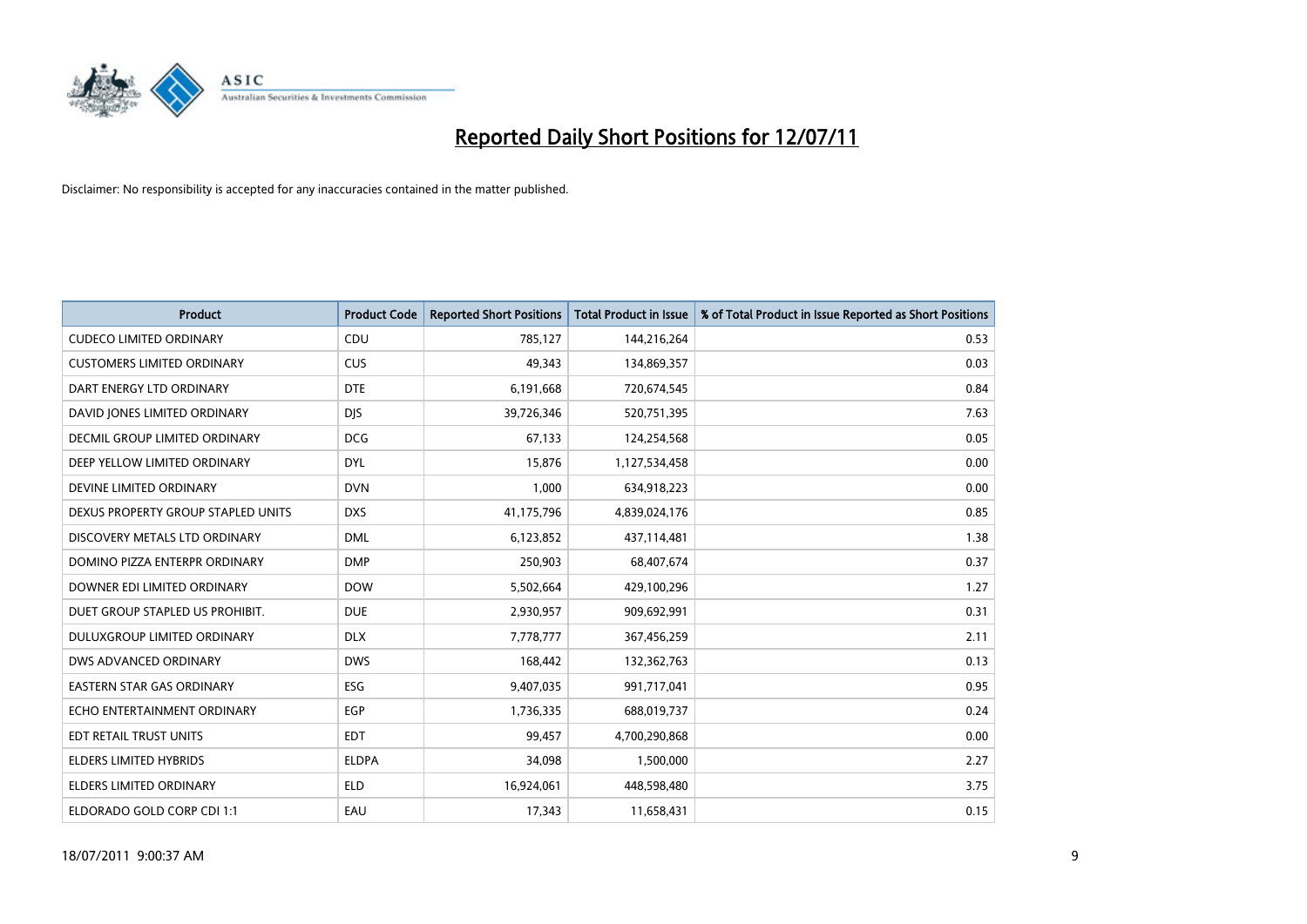

| <b>Product</b>                            | <b>Product Code</b> | <b>Reported Short Positions</b> | <b>Total Product in Issue</b> | % of Total Product in Issue Reported as Short Positions |
|-------------------------------------------|---------------------|---------------------------------|-------------------------------|---------------------------------------------------------|
| ELEMENTAL MINERALS ORDINARY               | <b>ELM</b>          | 162,526                         | 171,284,443                   | 0.09                                                    |
| ELEMENTOS LIMITED ORDINARY                | <b>ELT</b>          | 8                               | 77,068,979                    | 0.00                                                    |
| ELIXIR PETROLEUM LTD ORDINARY             | <b>EXR</b>          | 324,400                         | 188,988,472                   | 0.17                                                    |
| <b>EMECO HOLDINGS ORDINARY</b>            | EHL                 | 2,572,203                       | 631,237,586                   | 0.40                                                    |
| ENERGIA MINERALS LTD ORDINARY             | <b>EMX</b>          | 14,178                          | 82,500,005                    | 0.02                                                    |
| ENERGY RESOURCES ORDINARY 'A'             | <b>ERA</b>          | 5,308,772                       | 190,737,934                   | 2.79                                                    |
| <b>ENERGY WORLD CORPOR, ORDINARY</b>      | <b>EWC</b>          | 21,222,206                      | 1,561,166,672                 | 1.36                                                    |
| <b>ENTEK ENERGY LTD ORDINARY</b>          | <b>ETE</b>          | 489.903                         | 510,657,387                   | 0.10                                                    |
| <b>ENTELLECT LIMITED ORDINARY</b>         | <b>ESN</b>          | 464.050                         | 87,239,240                    | 0.53                                                    |
| <b>ENVESTRA LIMITED ORDINARY</b>          | <b>ENV</b>          | 3,302,456                       | 1,468,560,201                 | 0.21                                                    |
| EQUATORIAL RES LTD ORDINARY               | <b>EQX</b>          | 25,731                          | 101,617,922                   | 0.03                                                    |
| EQUINOX MINERALS LTD CHESS DEPOSITARY INT | EQN                 | 33,912                          | 879,495,876                   | 0.00                                                    |
| <b>EVEREST FINANCIAL ORDINARY</b>         | <b>EFG</b>          | 4.300                           | 25,143,824                    | 0.02                                                    |
| <b>EXTRACT RESOURCES ORDINARY</b>         | <b>EXT</b>          | 623,964                         | 251,191,285                   | 0.23                                                    |
| FAIRFAX MEDIA LTD ORDINARY                | FXJ                 | 296,123,689                     | 2,351,955,725                 | 12.58                                                   |
| FAR LTD ORDINARY                          | FAR                 | 21,000,000                      | 1,245,401,164                 | 1.69                                                    |
| FERRAUS LIMITED ORDINARY                  | <b>FRS</b>          | 370                             | 249,598,565                   | 0.00                                                    |
| FISHER & PAYKEL APP. ORDINARY             | <b>FPA</b>          | 18,298                          | 724,235,162                   | 0.00                                                    |
| FISHER & PAYKEL H. ORDINARY               | <b>FPH</b>          | 2,385,266                       | 525,340,953                   | 0.45                                                    |
| FKP PROPERTY GROUP STAPLED SECURITIES     | <b>FKP</b>          | 27,798,165                      | 1,185,077,223                 | 2.33                                                    |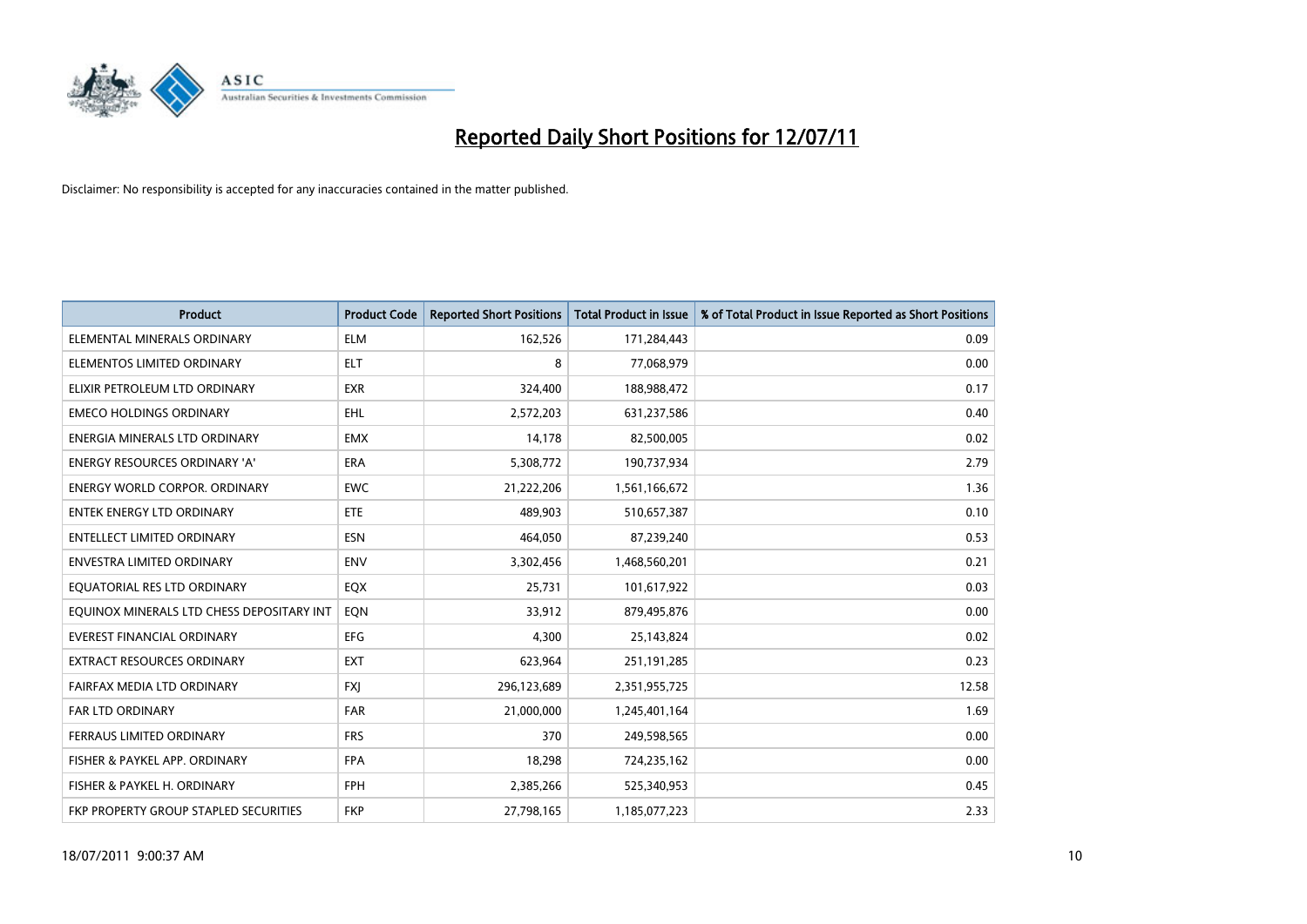

| <b>Product</b>                       | <b>Product Code</b> | <b>Reported Short Positions</b> | <b>Total Product in Issue</b> | % of Total Product in Issue Reported as Short Positions |
|--------------------------------------|---------------------|---------------------------------|-------------------------------|---------------------------------------------------------|
| FLEETWOOD CORP ORDINARY              | <b>FWD</b>          | 643,085                         | 57,847,937                    | 1.11                                                    |
| FLETCHER BUILDING ORDINARY           | <b>FBU</b>          | 6,644,098                       | 678,573,570                   | 0.97                                                    |
| FLEXIGROUP LIMITED ORDINARY          | <b>FXL</b>          | 50,582                          | 276,292,173                   | 0.02                                                    |
| FLIGHT CENTRE ORDINARY               | <b>FLT</b>          | 4,524,576                       | 99,953,554                    | 4.52                                                    |
| FLINDERS MINES LTD ORDINARY          | <b>FMS</b>          | 21,449,214                      | 1,820,839,571                 | 1.16                                                    |
| <b>FOCUS MINERALS LTD ORDINARY</b>   | <b>FML</b>          | 22,751,018                      | 3,440,515,431                 | 0.66                                                    |
| <b>FORGE GROUP LIMITED ORDINARY</b>  | <b>FGE</b>          | 72,490                          | 82,924,014                    | 0.08                                                    |
| FORTE ENERGY NL ORDINARY             | <b>FTE</b>          | 2,658,986                       | 695,589,311                   | 0.38                                                    |
| FORTESCUE METALS GRP ORDINARY        | <b>FMG</b>          | 33,688,949                      | 3,113,348,659                 | 1.07                                                    |
| <b>FOSTER'S GROUP ORDINARY</b>       | FGL                 | 7,628,911                       | 1,940,894,542                 | 0.39                                                    |
| FTD CORPORATION ORDINARY             | <b>FTD</b>          | 8,088                           | 36,474,593                    | 0.02                                                    |
| <b>FUNTASTIC LIMITED ORDINARY</b>    | <b>FUN</b>          | 322,528                         | 340,997,682                   | 0.09                                                    |
| <b>G.U.D. HOLDINGS ORDINARY</b>      | <b>GUD</b>          | 235,980                         | 69,089,611                    | 0.33                                                    |
| <b>GALAXY RESOURCES ORDINARY</b>     | <b>GXY</b>          | 764,276                         | 323,327,000                   | 0.24                                                    |
| <b>GEODYNAMICS LIMITED ORDINARY</b>  | GDY                 | 108,692                         | 336,892,832                   | 0.04                                                    |
| <b>GINDALBIE METALS LTD ORDINARY</b> | <b>GBG</b>          | 40,800,469                      | 935,615,590                   | 4.36                                                    |
| <b>GLOBAL MINING ORDINARY</b>        | <b>GMI</b>          | 8,951                           | 191,820,968                   | 0.00                                                    |
| <b>GLOUCESTER COAL ORDINARY</b>      | <b>GCL</b>          | 538,492                         | 165,982,891                   | 0.32                                                    |
| <b>GME RESOURCES LTD ORDINARY</b>    | <b>GME</b>          | 800                             | 322,635,902                   | 0.00                                                    |
| <b>GOLD ONE INT LTD ORDINARY</b>     | GDO                 | 500.000                         | 808,986,351                   | 0.06                                                    |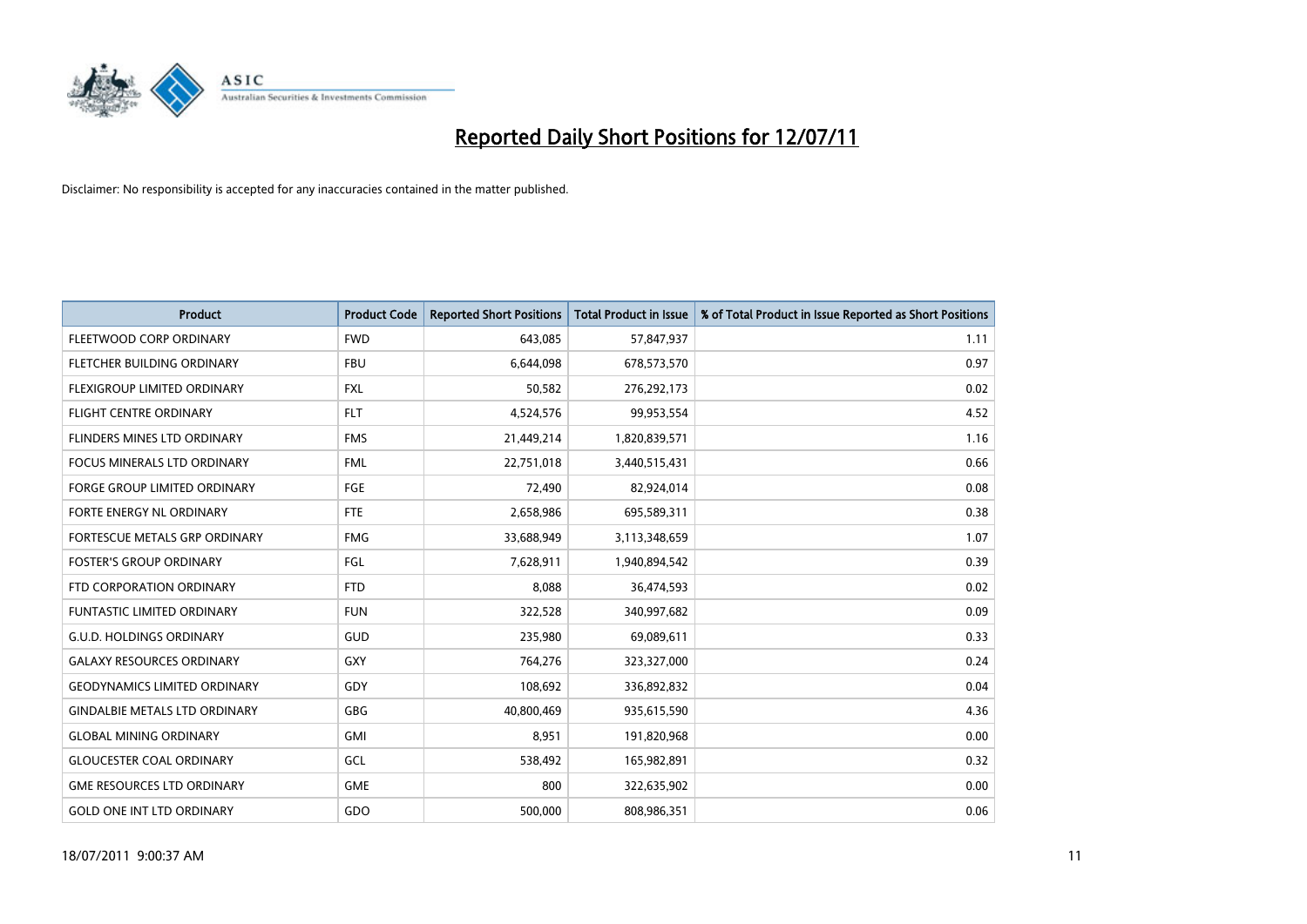

| <b>Product</b>                            | <b>Product Code</b> | <b>Reported Short Positions</b> | <b>Total Product in Issue</b> | % of Total Product in Issue Reported as Short Positions |
|-------------------------------------------|---------------------|---------------------------------|-------------------------------|---------------------------------------------------------|
| <b>GOLDEN WEST RESOURCE ORDINARY</b>      | <b>GWR</b>          | 1.617                           | 192,082,567                   | 0.00                                                    |
| <b>GOODMAN FIELDER, ORDINARY</b>          | <b>GFF</b>          | 24,469,243                      | 1,380,386,438                 | 1.77                                                    |
| <b>GOODMAN GROUP STAPLED US PROHIBIT.</b> | <b>GMG</b>          | 28,429,657                      | 7,394,607,411                 | 0.37                                                    |
| <b>GPT GROUP STAPLED SEC.</b>             | <b>GPT</b>          | 13,701,830                      | 1,855,529,431                 | 0.72                                                    |
| <b>GRAINCORP LIMITED A CLASS ORDINARY</b> | <b>GNC</b>          | 653,449                         | 198,318,900                   | 0.31                                                    |
| <b>GRANGE RESOURCES. ORDINARY</b>         | <b>GRR</b>          | 398,363                         | 1,153,181,487                 | 0.03                                                    |
| <b>GREENCAP LIMITED ORDINARY</b>          | GCG                 |                                 | 262,515,385                   | 0.00                                                    |
| <b>GREENLAND MIN EN LTD ORDINARY</b>      | GGG                 | 1,512,951                       | 376,043,716                   | 0.40                                                    |
| <b>GRYPHON MINERALS LTD ORDINARY</b>      | GRY                 | 3,644,383                       | 299,922,058                   | 1.21                                                    |
| <b>GUILDFORD COAL LTD ORDINARY</b>        | <b>GUF</b>          | 1,698,029                       | 213,532,609                   | 0.80                                                    |
| GUINNESS PEAT GROUP. CDI DEF SETTLEMENT   | GPG                 | 1,231,427                       | 247,995,659                   | 0.50                                                    |
| <b>GUNNS LIMITED ORDINARY</b>             | <b>GNS</b>          | 62,532,286                      | 848,401,559                   | 7.38                                                    |
| <b>GWA GROUP LTD ORDINARY</b>             | <b>GWA</b>          | 7,534,998                       | 301,525,014                   | 2.49                                                    |
| <b>HARVEY NORMAN ORDINARY</b>             | <b>HVN</b>          | 44,337,496                      | 1,062,316,784                 | 4.20                                                    |
| HASTIE GROUP LIMITED ORDINARY             | <b>HST</b>          | 8,197,194                       | 535,111,243                   | 1.52                                                    |
| HASTINGS DIVERSIFIED STAPLED SECURITY     | <b>HDF</b>          | 1,249,189                       | 529,187,294                   | 0.23                                                    |
| HEARTWARE INT INC CDI 35:1                | <b>HIN</b>          | 272,008                         | 48,598,550                    | 0.56                                                    |
| <b>HENDERSON GROUP CDI 1:1</b>            | HGG                 | 7,671,039                       | 621,996,994                   | 1.21                                                    |
| HFA HOLDINGS LIMITED ORDINARY             | <b>HFA</b>          | 447,023                         | 117,332,831                   | 0.37                                                    |
| <b>HIGHLANDS PACIFIC ORDINARY</b>         | <b>HIG</b>          | 2,562,644                       | 686,082,148                   | 0.37                                                    |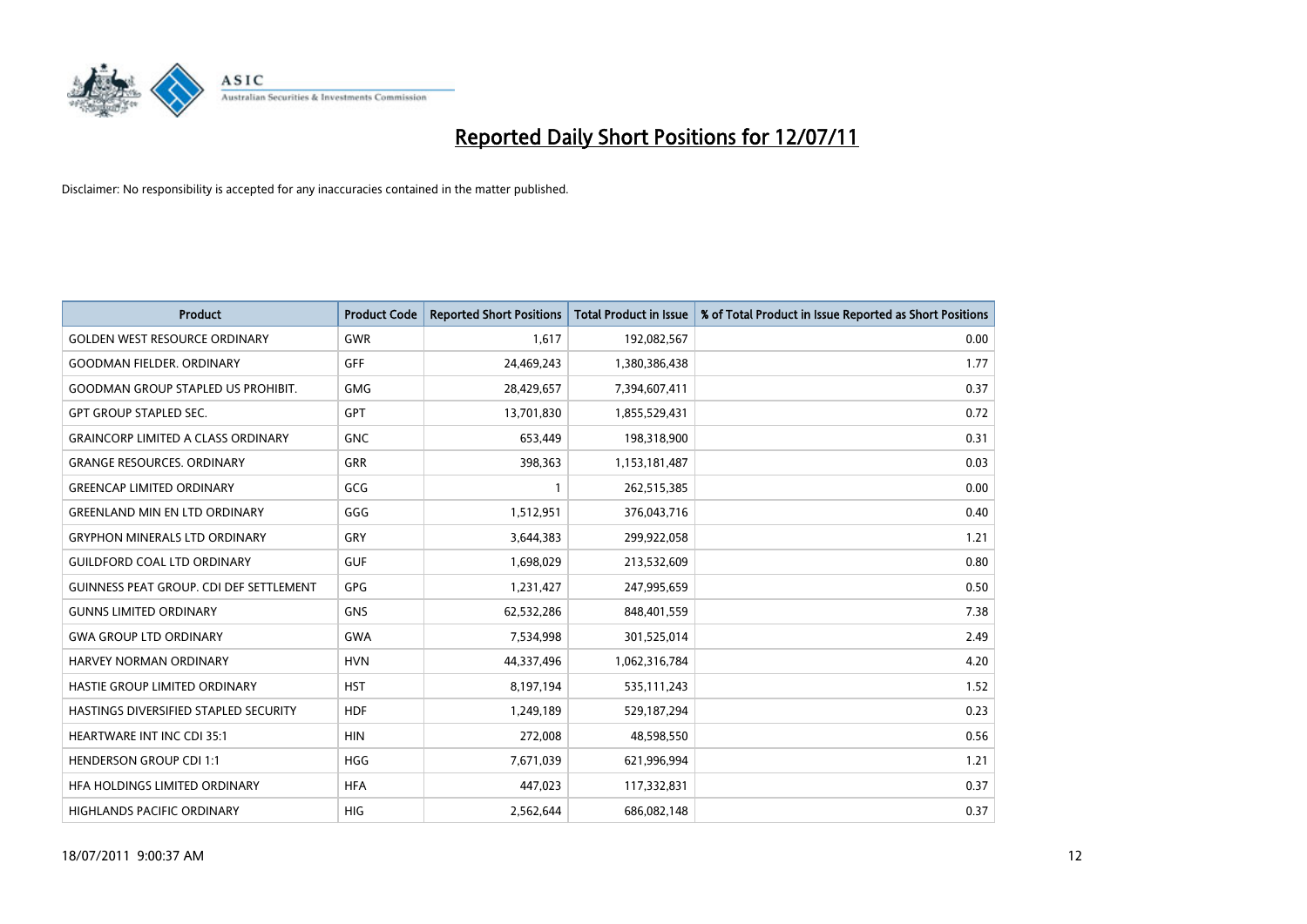

| <b>Product</b>                           | <b>Product Code</b> | <b>Reported Short Positions</b> | <b>Total Product in Issue</b> | % of Total Product in Issue Reported as Short Positions |
|------------------------------------------|---------------------|---------------------------------|-------------------------------|---------------------------------------------------------|
| HILLGROVE RES LTD ORDINARY               | <b>HGO</b>          | 1,289,947                       | 793,698,575                   | 0.16                                                    |
| HILLS HOLDINGS LTD ORDINARY              | HIL                 | 3,985,035                       | 249,139,016                   | 1.59                                                    |
| HORIZON OIL LIMITED ORDINARY             | <b>HZN</b>          | 6,399,424                       | 1,130,811,515                 | 0.56                                                    |
| HUNNU COAL LIMITED ORDINARY              | <b>HUN</b>          | 243,398                         | 212,565,002                   | 0.11                                                    |
| <b>ICON ENERGY LIMITED ORDINARY</b>      | <b>ICN</b>          | 68,880                          | 469,301,394                   | 0.01                                                    |
| <b>IINET LIMITED ORDINARY</b>            | <b>IIN</b>          | 1,108,108                       | 152,160,119                   | 0.73                                                    |
| <b>ILUKA RESOURCES ORDINARY</b>          | <b>ILU</b>          | 2,268,762                       | 418,700,517                   | 0.51                                                    |
| <b>IMDEX LIMITED ORDINARY</b>            | <b>IMD</b>          | 28,857                          | 199,414,165                   | 0.00                                                    |
| IMF (AUSTRALIA) LTD ORDINARY             | <b>IMF</b>          | 329,821                         | 123,828,193                   | 0.26                                                    |
| <b>IMX RESOURCES LTD ORDINARY</b>        | <b>IXR</b>          | 20,000                          | 262,612,803                   | 0.01                                                    |
| <b>INCITEC PIVOT ORDINARY</b>            | <b>IPL</b>          | 3,803,664                       | 1,628,730,107                 | 0.22                                                    |
| <b>INDAGO RESOURCES LTD ORDINARY</b>     | IDG                 | 8.179                           | 4,908,644                     | 0.17                                                    |
| <b>INDEPENDENCE GROUP ORDINARY</b>       | <b>IGO</b>          | 1,194,313                       | 202,907,135                   | 0.59                                                    |
| <b>INDO MINES LIMITED ORDINARY</b>       | <b>IDO</b>          | 2,462,832                       | 229,809,304                   | 1.08                                                    |
| <b>INDOPHIL RESOURCES ORDINARY</b>       | <b>IRN</b>          | 10,980,541                      | 895,875,340                   | 1.23                                                    |
| INDUSTREA LIMITED ORDINARY               | IDL                 | 1,624,619                       | 364,733,566                   | 0.44                                                    |
| <b>INFIGEN ENERGY STAPLED SECURITIES</b> | <b>IFN</b>          | 3,968,881                       | 762,265,972                   | 0.53                                                    |
| <b>INFRATIL LIMITED ORDINARY</b>         | IFZ                 | 110,283                         | 601,616,935                   | 0.02                                                    |
| ING RE COM GROUP STAPLED SECURITIES      | <b>ILF</b>          | 9,075                           | 441,029,194                   | 0.00                                                    |
| <b>INSURANCE AUSTRALIA ORDINARY</b>      | <b>IAG</b>          | 6,297,538                       | 2,079,034,021                 | 0.30                                                    |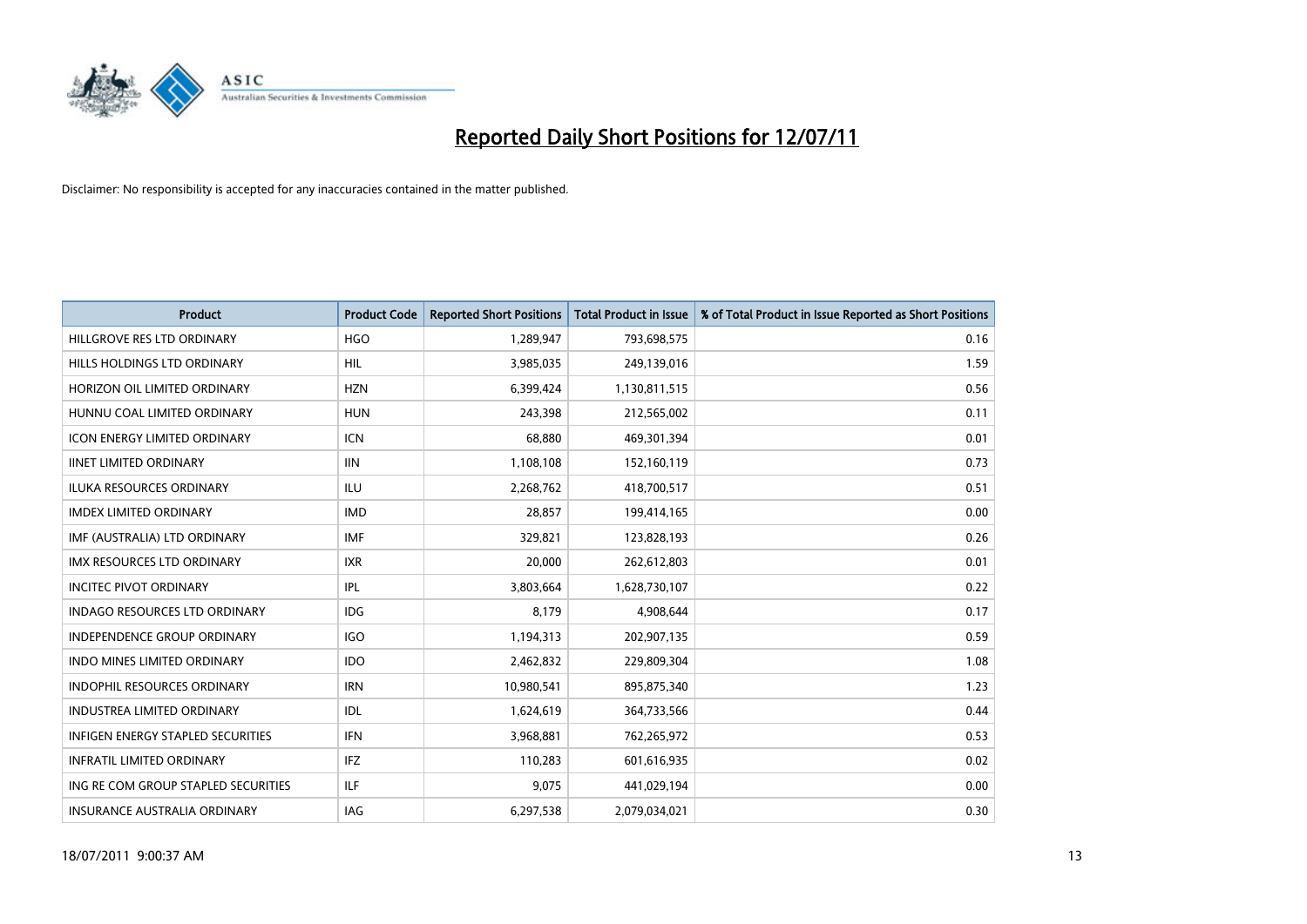

| <b>Product</b>                                | <b>Product Code</b> | <b>Reported Short Positions</b> | Total Product in Issue | % of Total Product in Issue Reported as Short Positions |
|-----------------------------------------------|---------------------|---------------------------------|------------------------|---------------------------------------------------------|
| INT GOLDFIELDS LTD ORDINARY                   | <b>IGS</b>          | 12,197,682                      | 571,520,386            | 2.13                                                    |
| INTEGRA MINING LTD. ORDINARY                  | <b>IGR</b>          | 6,721,298                       | 841,525,727            | 0.79                                                    |
| <b>INTREPID MINES ORDINARY</b>                | <b>IAU</b>          | 4,725,090                       | 520,812,643            | 0.89                                                    |
| <b>INVESTA OFFICE FUND STAPLED SECURITIES</b> | <b>IOF</b>          | 6,656,335                       | 2,729,071,212          | 0.23                                                    |
| <b>INVOCARE LIMITED ORDINARY</b>              | <b>IVC</b>          | 1,085,876                       | 107,912,897            | 1.00                                                    |
| ION LIMITED ORDINARY                          | <b>ION</b>          | 164,453                         | 256,365,105            | 0.06                                                    |
| <b>IOOF HOLDINGS LTD ORDINARY</b>             | <b>IFL</b>          | 916.728                         | 229,794,395            | 0.37                                                    |
| <b>IRESS MARKET TECH. ORDINARY</b>            | <b>IRE</b>          | 2,310,659                       | 126,992,462            | 1.81                                                    |
| <b>IRON ORE HOLDINGS ORDINARY</b>             | <b>IOH</b>          | 77,317                          | 166,087,005            | 0.05                                                    |
| ISHARES GLOBAL 100 CDI 1:1                    | 100                 | 2,976                           | 10,600,000             | 0.03                                                    |
| ISHARES MSCI AUS 200 ISHARES MSCI AUS 200     | <b>IOZ</b>          | 19,726                          | 1,950,015              | 1.01                                                    |
| ISHARES MSCI EM MKTS CDI 1:1                  | <b>IEM</b>          | 18,083                          | 425,700,000            | 0.00                                                    |
| ISHARES S&P 500 CDI 1:1                       | <b>IVV</b>          | 7,608                           | 116,350,000            | 0.01                                                    |
| ISHARES S&P HIGH DIV ISHARES S&P HIGH DIV     | <b>IHD</b>          | 5,229                           | 2,200,055              | 0.24                                                    |
| ISHARES SMALL ORDS ISHARES SMALL ORDS         | <b>ISO</b>          | 208,082                         | 3,900,000              | 5.34                                                    |
| <b>ISOFT GROUP LIMITED ORDINARY</b>           | <b>ISF</b>          | 12,171,482                      | 1,071,236,272          | 1.14                                                    |
| <b>IVANHOE AUSTRALIA ORDINARY</b>             | <b>IVA</b>          | 99,456                          | 418,709,553            | 0.02                                                    |
| JAMES HARDIE INDUST CHESS DEPOSITARY INT      | <b>IHX</b>          | 19,501,125                      | 437,311,611            | 4.43                                                    |
| <b>IAMESON RESOURCES ORDINARY</b>             | <b>JAL</b>          | 1,600,000                       | 95,828,865             | 1.67                                                    |
| <b>IB HI-FI LIMITED ORDINARY</b>              | <b>IBH</b>          | 16,197,799                      | 98,535,763             | 16.44                                                   |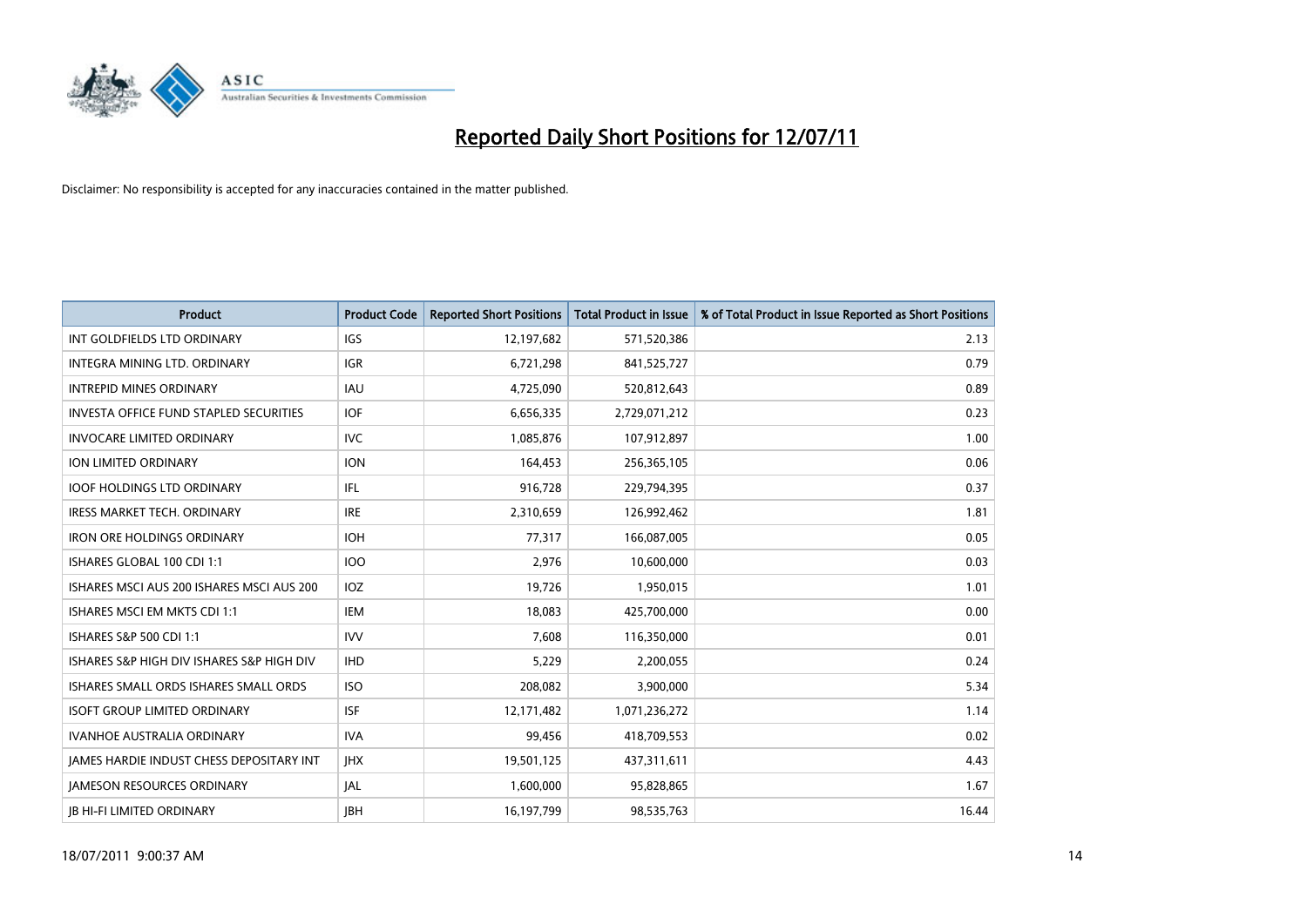

| <b>Product</b>                        | <b>Product Code</b> | <b>Reported Short Positions</b> | <b>Total Product in Issue</b> | % of Total Product in Issue Reported as Short Positions |
|---------------------------------------|---------------------|---------------------------------|-------------------------------|---------------------------------------------------------|
| <b>JUPITER MINES ORDINARY</b>         | <b>IMS</b>          | 76.742                          | 1,561,035,037                 | 0.00                                                    |
| KAGARA LTD ORDINARY                   | KZL                 | 10,722,114                      | 708,583,836                   | 1.52                                                    |
| KANGAROO RES LTD ORDINARY             | <b>KRL</b>          | 577,116                         | 3,434,430,012                 | 0.02                                                    |
| KAROON GAS AUSTRALIA ORDINARY         | <b>KAR</b>          | 1,461,573                       | 221,420,769                   | 0.65                                                    |
| KASBAH RESOURCES ORDINARY             | KAS                 | 41,888                          | 364,262,596                   | 0.01                                                    |
| KATHMANDU HOLD LTD ORDINARY           | <b>KMD</b>          | 858,010                         | 200,000,000                   | 0.42                                                    |
| <b>KEYBRIDGE CAPITAL ORDINARY</b>     | <b>KBC</b>          | 5.999                           | 172,070,564                   | 0.00                                                    |
| KIMBERLEY METALS LTD ORDINARY         | <b>KBL</b>          | 1,820                           | 164,452,978                   | 0.00                                                    |
| KINGSGATE CONSOLID, ORDINARY          | <b>KCN</b>          | 2,971,609                       | 135,324,823                   | 2.19                                                    |
| KINGSROSE MINING LTD ORDINARY         | <b>KRM</b>          | 1,010,082                       | 264,407,055                   | 0.37                                                    |
| LEIGHTON HOLDINGS ORDINARY            | LEI                 | 6,034,224                       | 336,515,596                   | 1.79                                                    |
| LEND LEASE GROUP UNIT/ORD STAPLED     | LLC                 | 3,364,617                       | 570,915,669                   | 0.58                                                    |
| LINC ENERGY LTD ORDINARY              | <b>LNC</b>          | 6,007,810                       | 503,418,900                   | 1.18                                                    |
| LIQUEFIED NATURAL ORDINARY            | LNG                 | 335,739                         | 214,449,015                   | 0.16                                                    |
| LYNAS CORPORATION ORDINARY            | <b>LYC</b>          | 48,512,978                      | 1,713,646,913                 | 2.83                                                    |
| MACA LIMITED ORDINARY                 | <b>MLD</b>          | 17,104                          | 150,000,000                   | 0.01                                                    |
| MACARTHUR COAL ORDINARY               | <b>MCC</b>          | 2,611,724                       | 302,092,343                   | 0.85                                                    |
| <b>MACMAHON HOLDINGS ORDINARY</b>     | <b>MAH</b>          | 6,138,035                       | 733,711,705                   | 0.84                                                    |
| MACO ATLAS ROADS GRP ORDINARY STAPLED | <b>MOA</b>          | 6,268,198                       | 452,345,907                   | 1.38                                                    |
| MACQUARIE GROUP LTD ORDINARY          | <b>MOG</b>          | 5,218,692                       | 348,264,705                   | 1.49                                                    |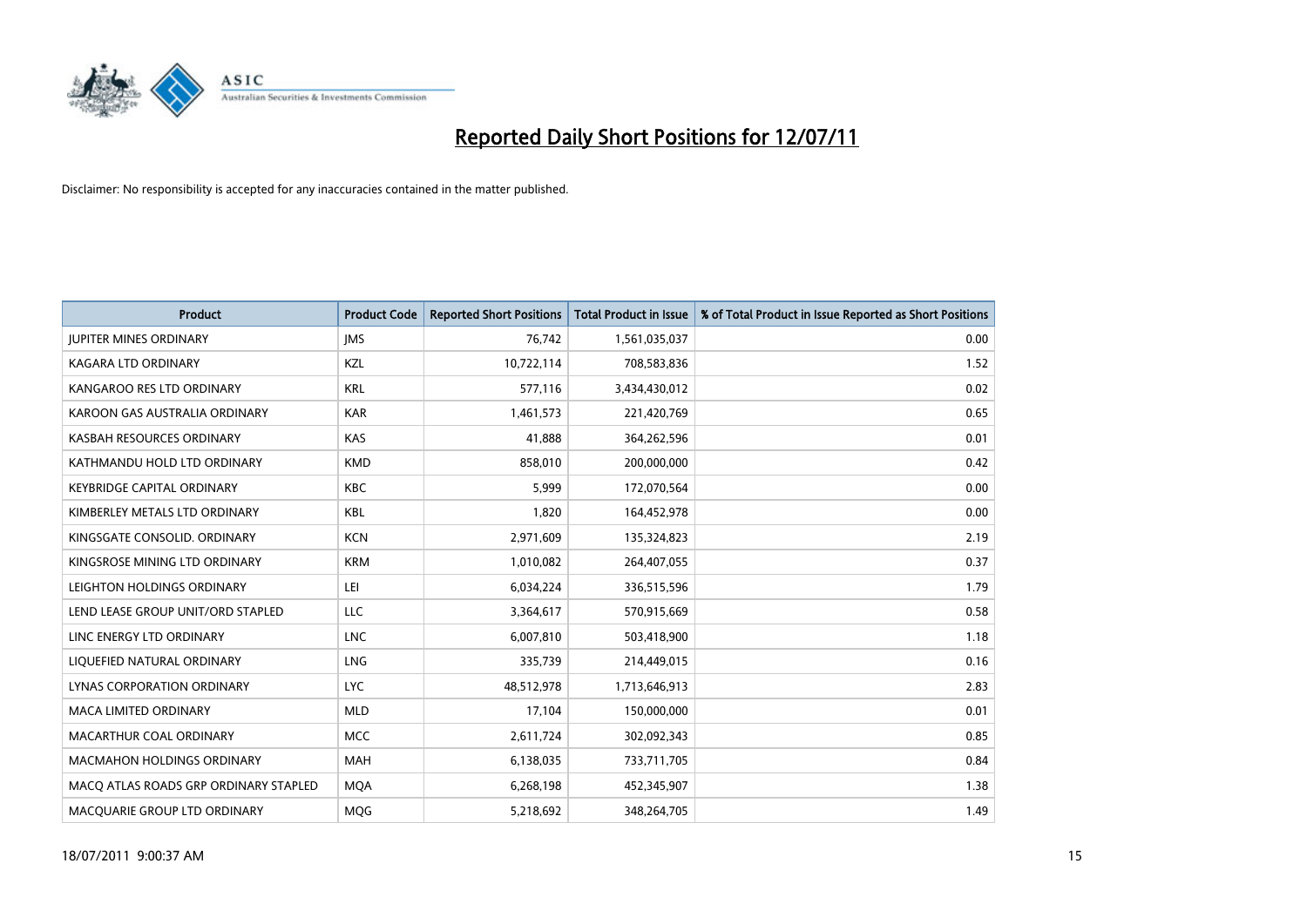

| <b>Product</b>                   | <b>Product Code</b> | <b>Reported Short Positions</b> | <b>Total Product in Issue</b> | % of Total Product in Issue Reported as Short Positions |
|----------------------------------|---------------------|---------------------------------|-------------------------------|---------------------------------------------------------|
| MAGMA METALS LTD. ORDINARY       | <b>MMW</b>          | 500                             | 267,180,923                   | 0.00                                                    |
| MAP GROUP STAPLED US PROHIBIT.   | <b>MAP</b>          | 9,341,255                       | 1,861,210,782                 | 0.50                                                    |
| MARENGO MINING ORDINARY          | <b>MGO</b>          | 91.405                          | 995,068,613                   | 0.01                                                    |
| MATRIX C & E LTD ORDINARY        | <b>MCE</b>          | 140,738                         | 77,081,507                    | 0.17                                                    |
| MCMILLAN SHAKESPEARE ORDINARY    | <b>MMS</b>          | 53,928                          | 68,081,810                    | 0.07                                                    |
| <b>MCPHERSON'S LTD ORDINARY</b>  | <b>MCP</b>          | 217,048                         | 72,401,758                    | 0.30                                                    |
| MEDUSA MINING LTD ORDINARY       | <b>MML</b>          | 866,396                         | 188,233,911                   | 0.46                                                    |
| MELBOURNE IT LIMITED ORDINARY    | <b>MLB</b>          | 182,722                         | 80,662,621                    | 0.23                                                    |
| MEO AUSTRALIA LTD ORDINARY       | <b>MEO</b>          | 3,605,113                       | 539,913,260                   | 0.65                                                    |
| <b>MERMAID MARINE ORDINARY</b>   | <b>MRM</b>          | 2,283,898                       | 215,376,756                   | 1.04                                                    |
| MESOBLAST LIMITED ORDINARY       | <b>MSB</b>          | 2,161,666                       | 280,425,258                   | 0.78                                                    |
| <b>METALS X LIMITED ORDINARY</b> | <b>MLX</b>          | 326,940                         | 1,365,661,782                 | 0.03                                                    |
| METCASH LIMITED ORDINARY         | <b>MTS</b>          | 31,433,031                      | 768,928,924                   | 4.09                                                    |
| METGASCO LIMITED ORDINARY        | <b>MEL</b>          | 235,435                         | 276,213,791                   | 0.09                                                    |
| METMINCO LIMITED ORDINARY        | <b>MNC</b>          | 2,434,691                       | 1,462,616,146                 | 0.16                                                    |
| MHM METALS LIMITED ORDINARY      | <b>MHM</b>          | 68,225                          | 101,872,410                   | 0.07                                                    |
| MICLYN EXP OFFSHR ORDINARY       | <b>MIO</b>          | 577,878                         | 274,618,684                   | 0.20                                                    |
| MINARA RESOURCES ORDINARY        | <b>MRE</b>          | 10,967,324                      | 1,169,424,487                 | 0.93                                                    |
| MINBOS RESOURCES LTD ORDINARY    | <b>MNB</b>          | 52,511                          | 46,558,000                    | 0.11                                                    |
| MINCOR RESOURCES NL ORDINARY     | <b>MCR</b>          | 1,235,648                       | 200,608,804                   | 0.60                                                    |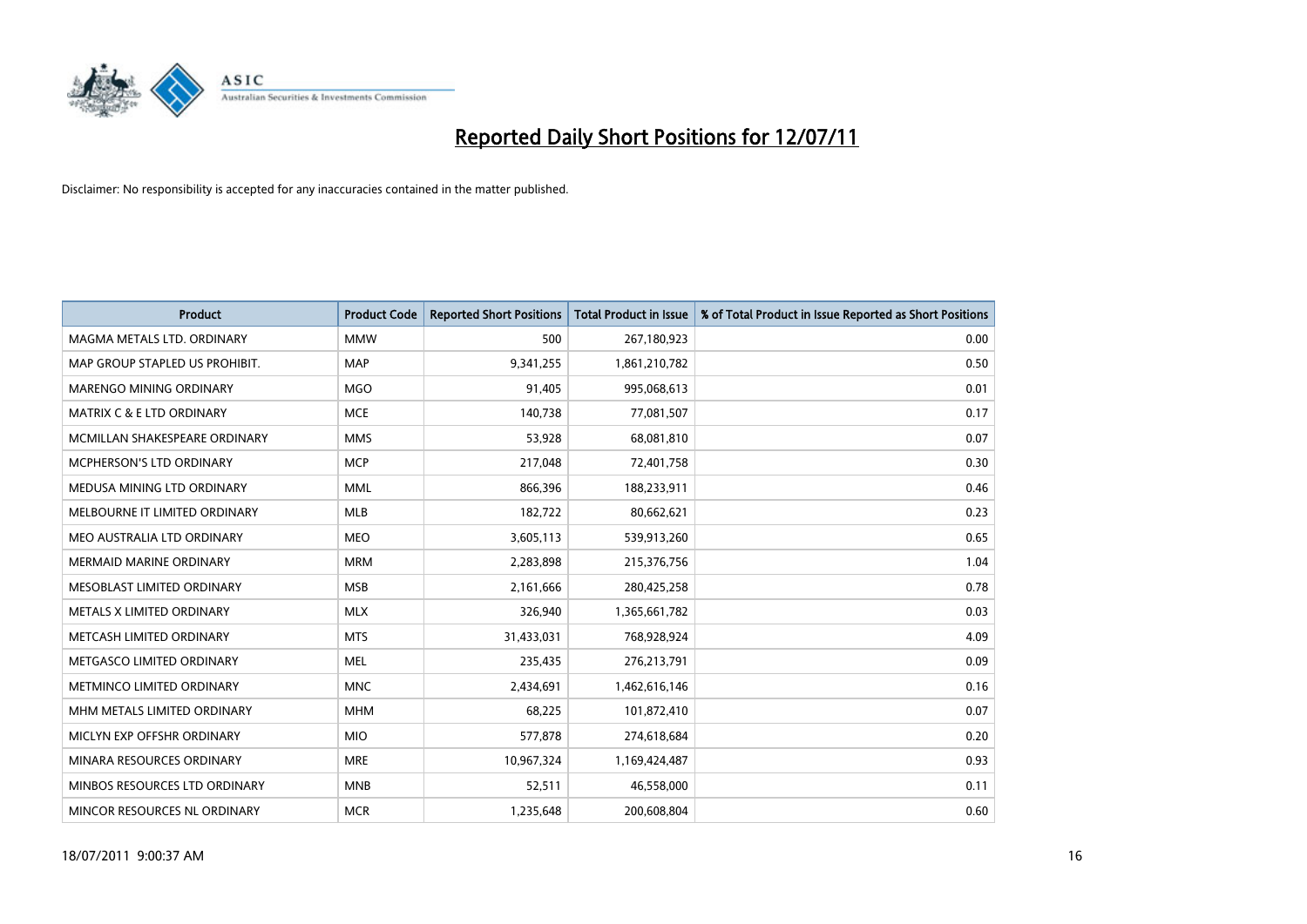

| <b>Product</b>                    | <b>Product Code</b> | <b>Reported Short Positions</b> | <b>Total Product in Issue</b> | % of Total Product in Issue Reported as Short Positions |
|-----------------------------------|---------------------|---------------------------------|-------------------------------|---------------------------------------------------------|
| MINEMAKERS LIMITED ORDINARY       | <b>MAK</b>          | 44.227                          | 227,003,950                   | 0.02                                                    |
| MINERAL DEPOSITS ORDINARY         | <b>MDL</b>          | 170,729                         | 83,415,116                    | 0.20                                                    |
| MINERAL RESOURCES, ORDINARY       | <b>MIN</b>          | 908,323                         | 169,168,017                   | 0.53                                                    |
| MIRABELA NICKEL LTD ORDINARY      | <b>MBN</b>          | 11,238,567                      | 491,781,237                   | 2.26                                                    |
| MIRVAC GROUP STAPLED SECURITIES   | <b>MGR</b>          | 23,361,087                      | 3,416,924,188                 | 0.68                                                    |
| MISSION NEWENERGY ORDINARY        | <b>MBT</b>          | 1,900                           | 8,512,259                     | 0.02                                                    |
| MOLOPO ENERGY LTD ORDINARY        | <b>MPO</b>          | 1,469,117                       | 247,940,175                   | 0.58                                                    |
| MOLY MINES LIMITED ORDINARY       | <b>MOL</b>          | 48.000                          | 384,893,989                   | 0.01                                                    |
| MONADELPHOUS GROUP ORDINARY       | <b>MND</b>          | 779,576                         | 87,576,827                    | 0.87                                                    |
| MORTGAGE CHOICE LTD ORDINARY      | <b>MOC</b>          | 27,910                          | 119,948,255                   | 0.03                                                    |
| <b>MOUNT GIBSON IRON ORDINARY</b> | <b>MGX</b>          | 11,214,718                      | 1,082,570,693                 | 1.03                                                    |
| MSF SUGAR LIMITED ORDINARY        | <b>MSF</b>          | 19,208                          | 69,165,378                    | 0.03                                                    |
| MULTIPLEX SITES SITES             | <b>MXUPA</b>        | 36                              | 4,500,000                     | 0.00                                                    |
| MURCHISON METALS LTD ORDINARY     | <b>MMX</b>          | 16,353,047                      | 435,884,268                   | 3.75                                                    |
| MYER HOLDINGS LTD ORDINARY        | <b>MYR</b>          | 18,854,278                      | 582,947,884                   | 3.24                                                    |
| <b>MYSTATE LIMITED ORDINARY</b>   | <b>MYS</b>          | 1,400                           | 67,439,158                    | 0.00                                                    |
| NANOSONICS LIMITED ORDINARY       | <b>NAN</b>          | 17,862                          | 230,490,585                   | 0.01                                                    |
| NATIONAL AUST. BANK ORDINARY      | <b>NAB</b>          | 11,527,398                      | 2,169,819,076                 | 0.52                                                    |
| NATURAL FUEL LIMITED ORDINARY     | <b>NFL</b>          |                                 | 1,121,912                     | 0.00                                                    |
| NAVIGATOR RESOURCES ORDINARY      | <b>NAV</b>          | 500                             | 465,790,327                   | 0.00                                                    |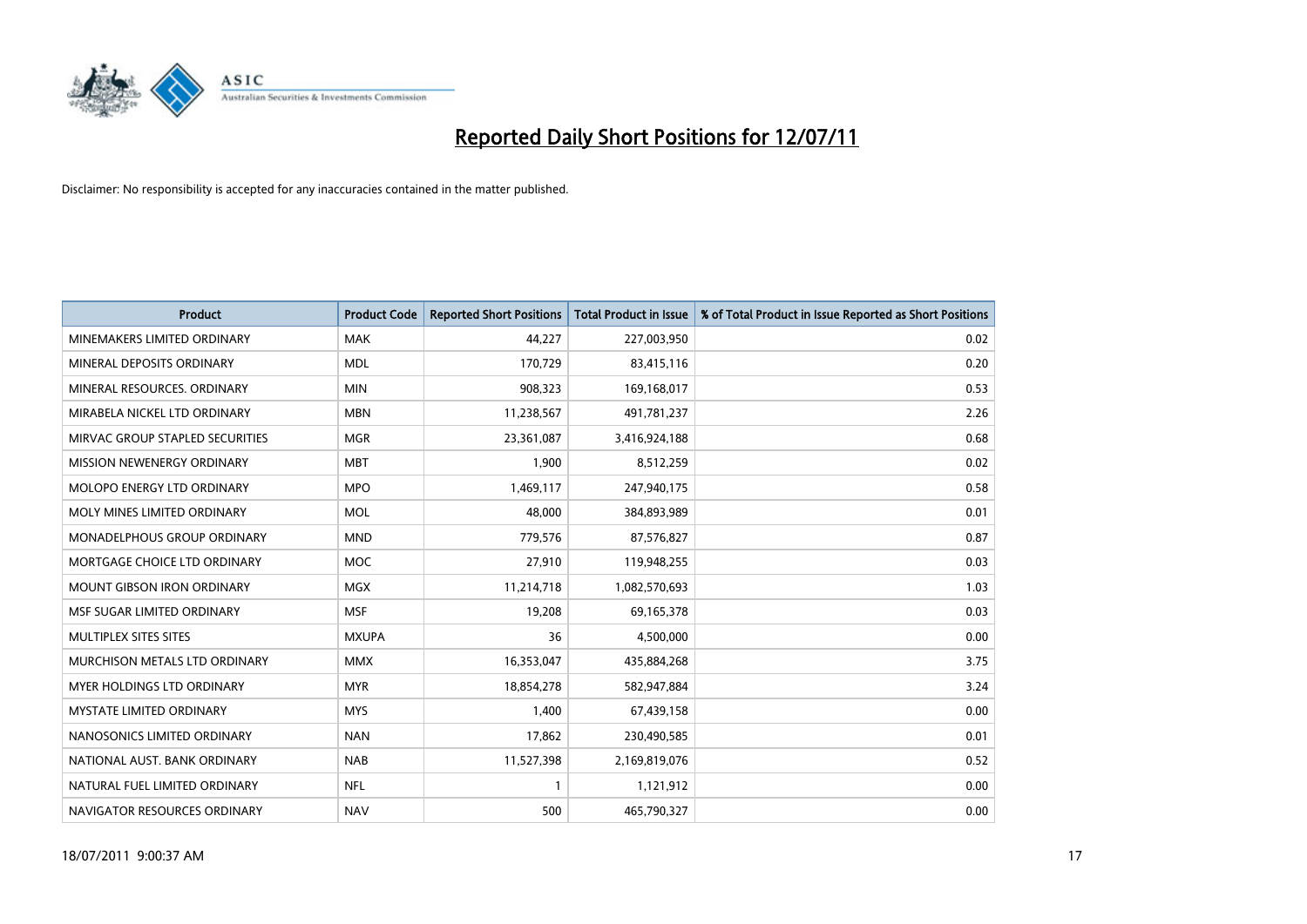

| <b>Product</b>                | <b>Product Code</b> | <b>Reported Short Positions</b> | <b>Total Product in Issue</b> | % of Total Product in Issue Reported as Short Positions |
|-------------------------------|---------------------|---------------------------------|-------------------------------|---------------------------------------------------------|
| NAVITAS LIMITED ORDINARY      | <b>NVT</b>          | 3,740,961                       | 375,230,115                   | 1.01                                                    |
| NEPTUNE MARINE ORDINARY       | <b>NMS</b>          | 910,236                         | 1,748,545,632                 | 0.05                                                    |
| NEW HOPE CORPORATION ORDINARY | <b>NHC</b>          | 1,070,655                       | 830,230,549                   | 0.12                                                    |
| NEWCREST MINING ORDINARY      | <b>NCM</b>          | 2,785,186                       | 765,000,000                   | 0.33                                                    |
| NEWS CORP A NON-VOTING CDI    | <b>NWSLV</b>        | 2,146,054                       | 1,829,962,180                 | 0.11                                                    |
| NEWS CORP B VOTING CDI        | <b>NWS</b>          | 2,812,230                       | 798,520,953                   | 0.36                                                    |
| NEXBIS LIMITED ORDINARY       | <b>NBS</b>          | 63,733                          | 798,356,704                   | 0.01                                                    |
| NEXUS ENERGY LIMITED ORDINARY | <b>NXS</b>          | 21,102,247                      | 1,326,337,066                 | 1.58                                                    |
| NIB HOLDINGS LIMITED ORDINARY | <b>NHF</b>          | 6,619                           | 466,733,110                   | 0.00                                                    |
| NICK SCALI LIMITED ORDINARY   | <b>NCK</b>          | 35,846                          | 81,000,000                    | 0.04                                                    |
| NIDO PETROLEUM ORDINARY       | <b>NDO</b>          | 86,937                          | 1,389,163,151                 | 0.00                                                    |
| NKWE PLATINUM 10C US COMMON   | <b>NKP</b>          | 119,317                         | 559,651,184                   | 0.02                                                    |
| NOBLE MINERAL RES ORDINARY    | <b>NMG</b>          | 4,616,943                       | 397,567,161                   | 1.18                                                    |
| NORTHERN CREST ORDINARY       | <b>NOC</b>          | 24,345                          | 133,484,723                   | 0.02                                                    |
| NORTHERN IRON LTD ORDINARY    | <b>NFE</b>          | 856,694                         | 336,084,863                   | 0.25                                                    |
| NRW HOLDINGS LIMITED ORDINARY | <b>NWH</b>          | 1,922,468                       | 278,888,011                   | 0.68                                                    |
| NUCOAL RESOURCES NL ORDINARY  | <b>NCR</b>          | 124,305                         | 437,193,340                   | 0.03                                                    |
| NUFARM LIMITED ORDINARY       | <b>NUF</b>          | 6,328,844                       | 261,833,005                   | 2.40                                                    |
| NUPLEX INDUSTRIES ORDINARY    | <b>NPX</b>          | 62,580                          | 196,748,316                   | 0.03                                                    |
| OAKTON LIMITED ORDINARY       | <b>OKN</b>          | 679,343                         | 93,800,235                    | 0.73                                                    |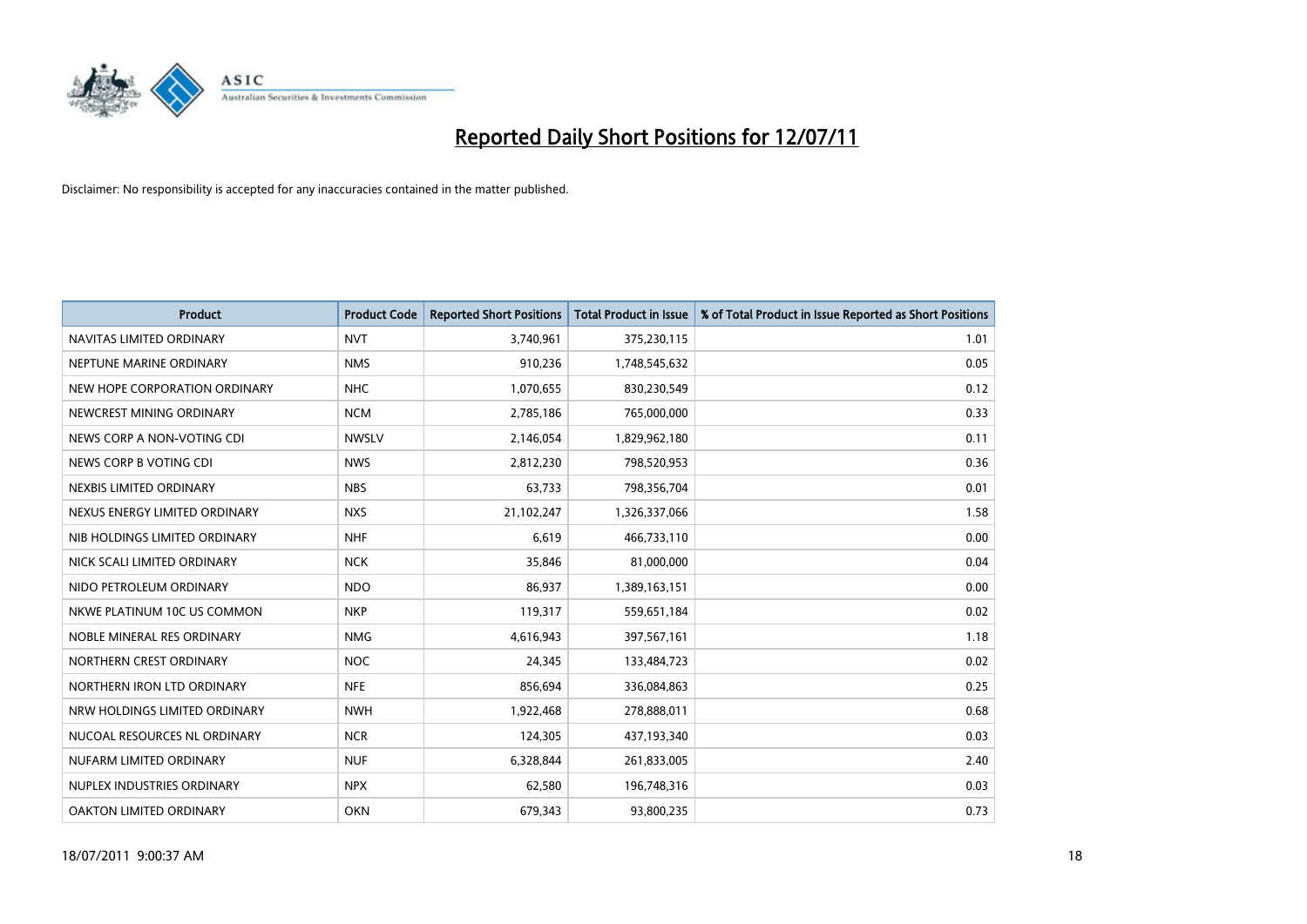

| <b>Product</b>                        | <b>Product Code</b> | <b>Reported Short Positions</b> | <b>Total Product in Issue</b> | % of Total Product in Issue Reported as Short Positions |
|---------------------------------------|---------------------|---------------------------------|-------------------------------|---------------------------------------------------------|
| OCEANAGOLD CORP. CHESS DEPOSITARY INT | <b>OGC</b>          | 1,020,203                       | 262,590,386                   | 0.38                                                    |
| OCEANIA CAPITAL LTD ORDINARY          | <b>OCP</b>          | 2,500                           | 91,921,295                    | 0.00                                                    |
| OIL SEARCH LTD ORDINARY               | <b>OSH</b>          | 10,940,469                      | 1,320,648,378                 | 0.81                                                    |
| OM HOLDINGS LIMITED ORDINARY          | <b>OMH</b>          | 8,612,260                       | 504,105,150                   | 1.71                                                    |
| <b>ONESTEEL LIMITED ORDINARY</b>      | OST                 | 26,023,257                      | 1,338,106,652                 | 1.95                                                    |
| ORICA LIMITED ORDINARY                | ORI                 | 3,461,369                       | 363,966,570                   | 0.94                                                    |
| ORIGIN ENERGY ORDINARY                | ORG                 | 2,366,208                       | 1,064,507,259                 | 0.22                                                    |
| OROCOBRE LIMITED ORDINARY             | <b>ORE</b>          | 92,224                          | 103,063,894                   | 0.09                                                    |
| OROTONGROUP LIMITED ORDINARY          | ORL                 | 85,935                          | 40,880,902                    | 0.21                                                    |
| OTTO ENERGY LIMITED ORDINARY          | <b>OEL</b>          | 109,204                         | 1,134,540,071                 | 0.01                                                    |
| OZ MINERALS ORDINARY                  | OZL                 | 6,235,107                       | 323,877,514                   | 1.94                                                    |
| PACIFIC BRANDS ORDINARY               | <b>PBG</b>          | 6,713,595                       | 931,386,248                   | 0.73                                                    |
| PALADIN ENERGY LTD ORDINARY           | <b>PDN</b>          | 13,852,082                      | 777,698,217                   | 1.76                                                    |
| PANAUST LIMITED ORDINARY              | <b>PNA</b>          | 12,587,508                      | 593,657,443                   | 2.11                                                    |
| PANORAMIC RESOURCES ORDINARY          | PAN                 | 1,404,384                       | 207,050,710                   | 0.67                                                    |
| PAPERLINX LIMITED ORDINARY            | <b>PPX</b>          | 5,307,789                       | 603,580,761                   | 0.89                                                    |
| PAPILLON RES LTD ORDINARY             | PIR                 | 419,094                         | 203,221,972                   | 0.20                                                    |
| PATTIES FOODS LTD ORDINARY            | PFL                 |                                 | 138,989,223                   | 0.00                                                    |
| PEAK RESOURCES ORDINARY               | <b>PEK</b>          | 50,058                          | 155,979,643                   | 0.03                                                    |
| PEET LIMITED ORDINARY                 | <b>PPC</b>          | 90,118                          | 318,038,544                   | 0.02                                                    |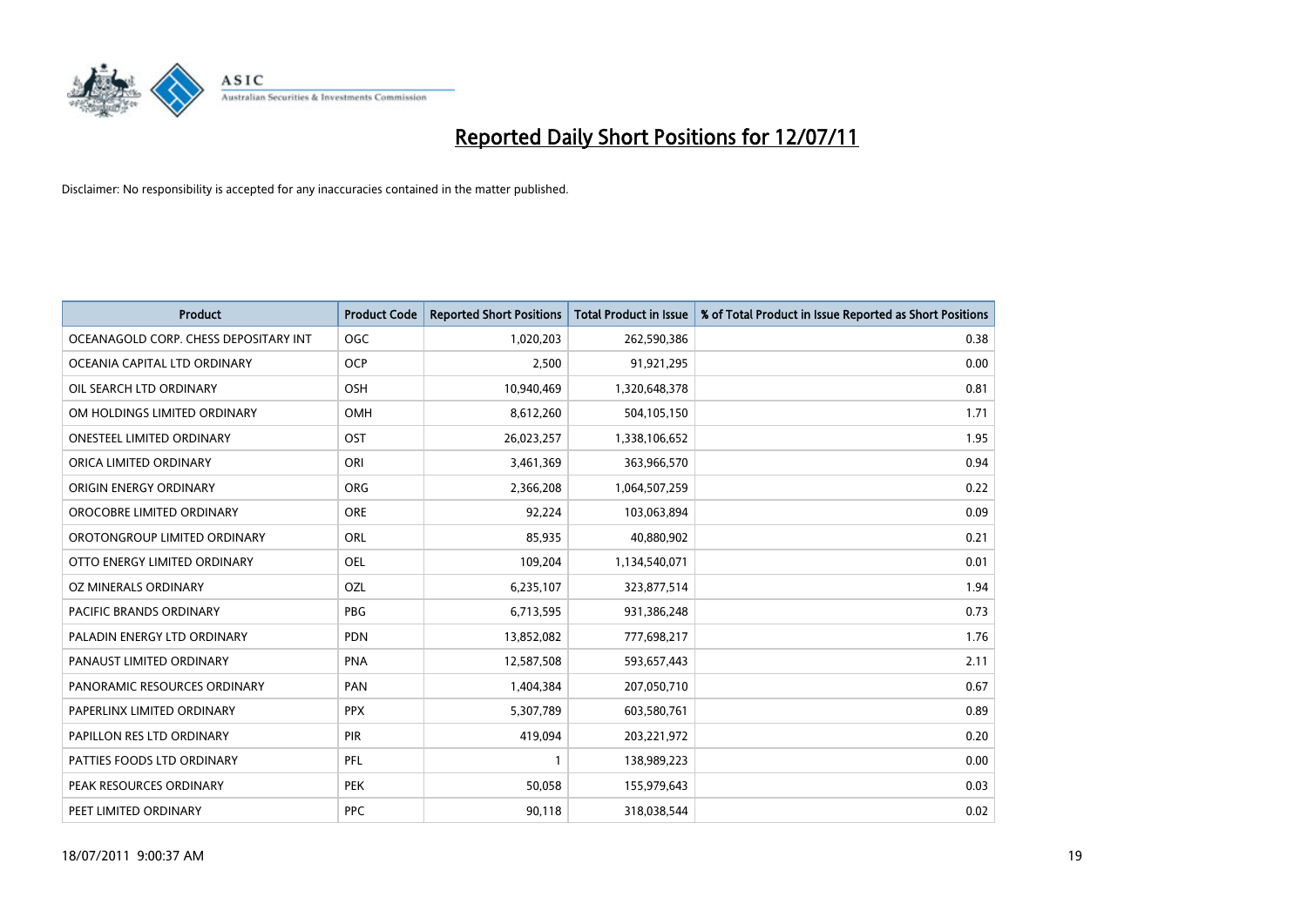

| <b>Product</b>                | <b>Product Code</b> | <b>Reported Short Positions</b> | <b>Total Product in Issue</b> | % of Total Product in Issue Reported as Short Positions |
|-------------------------------|---------------------|---------------------------------|-------------------------------|---------------------------------------------------------|
| PENINSULA ENERGY LTD ORDINARY | <b>PEN</b>          | 1,782,990                       | 2,093,420,252                 | 0.08                                                    |
| PERILYA LIMITED ORDINARY      | PEM                 | 404,205                         | 526,075,563                   | 0.08                                                    |
| PERPETUAL LIMITED ORDINARY    | PPT                 | 2,711,871                       | 44,671,129                    | 6.06                                                    |
| PERSEUS MINING LTD ORDINARY   | PRU                 | 5,116,255                       | 425,617,088                   | 1.20                                                    |
| PETSEC ENERGY ORDINARY        | <b>PSA</b>          | 223,332                         | 231,283,622                   | 0.10                                                    |
| PHARMAXIS LTD ORDINARY        | <b>PXS</b>          | 1,940,905                       | 228,290,309                   | 0.85                                                    |
| PHOTON GROUP LTD ORDINARY     | PGA                 | 250,510                         | 1,540,886,866                 | 0.02                                                    |
| PLATINUM ASSET ORDINARY       | <b>PTM</b>          | 8,745,259                       | 561,347,878                   | 1.55                                                    |
| PLATINUM AUSTRALIA ORDINARY   | <b>PLA</b>          | 4,865,390                       | 392,430,039                   | 1.24                                                    |
| PLATINUM CAPITAL LTD ORDINARY | <b>PMC</b>          |                                 | 164,959,410                   | 0.00                                                    |
| PLUTON RESOURCES ORDINARY     | <b>PLV</b>          | 186,707                         | 187,026,448                   | 0.10                                                    |
| PMP LIMITED ORDINARY          | <b>PMP</b>          | 50,384                          | 329,879,212                   | 0.01                                                    |
| PORT BOUVARD LIMITED ORDINARY | PBD                 | 6,754                           | 593,868,295                   | 0.00                                                    |
| PRANA BIOTECHNOLOGY ORDINARY  | PBT                 | 500,320                         | 275,286,783                   | 0.18                                                    |
| PREMIER INVESTMENTS ORDINARY  | <b>PMV</b>          | 617,310                         | 155,062,831                   | 0.39                                                    |
| PRIMA BIOMED LTD ORDINARY     | <b>PRR</b>          | 379,433                         | 981,015,629                   | 0.04                                                    |
| PRIMARY HEALTH CARE ORDINARY  | <b>PRY</b>          | 9,933,606                       | 497,419,803                   | 1.98                                                    |
| PRIME MEDIA GRP LTD ORDINARY  | <b>PRT</b>          | 2                               | 366,330,303                   | 0.00                                                    |
| PROGEN PHARMACEUTIC ORDINARY  | <b>PGL</b>          | 151,596                         | 24,709,097                    | 0.61                                                    |
| PROGRAMMED ORDINARY           | PRG                 | 357,148                         | 118,169,908                   | 0.29                                                    |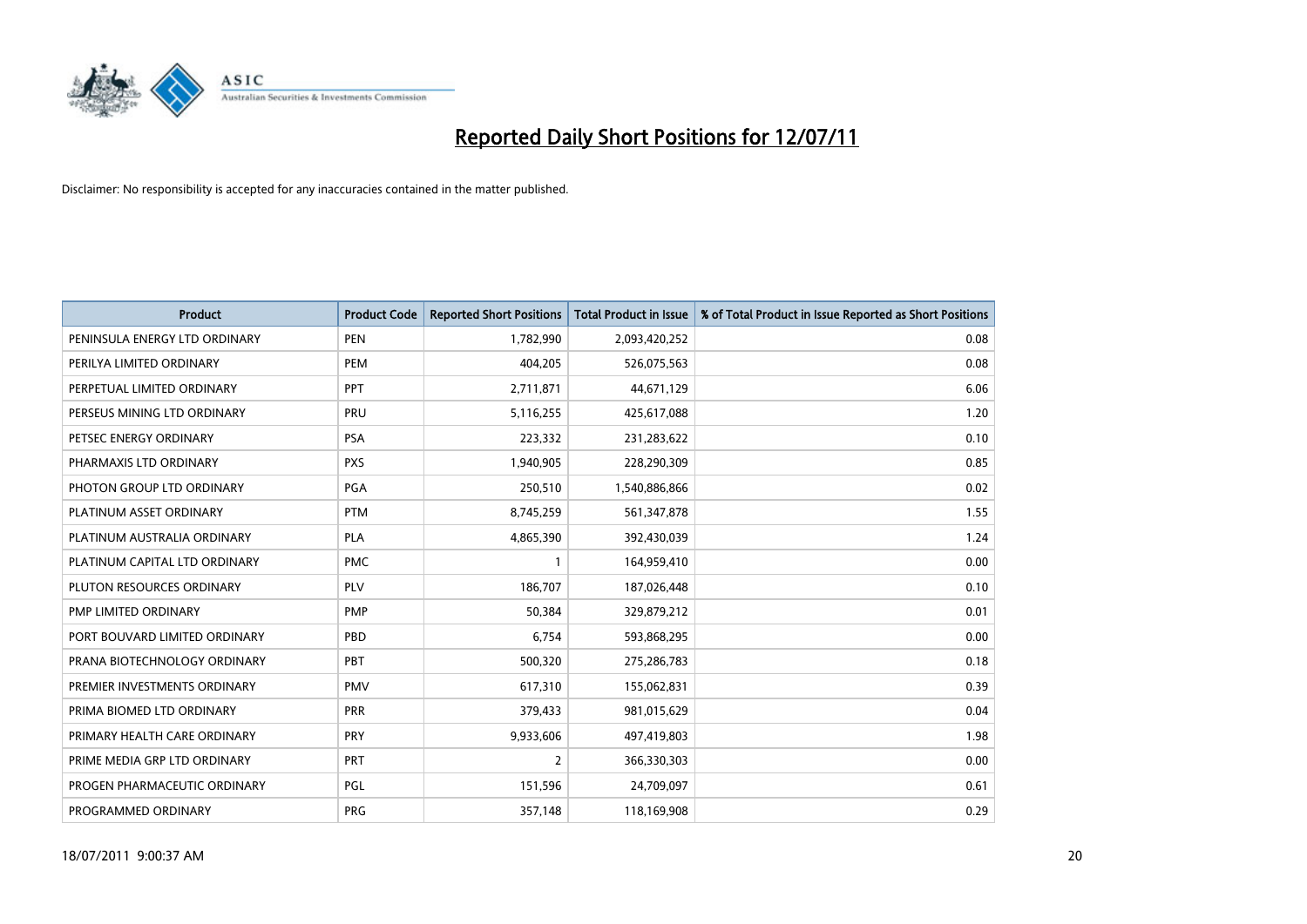

| <b>Product</b>                       | <b>Product Code</b> | <b>Reported Short Positions</b> | <b>Total Product in Issue</b> | % of Total Product in Issue Reported as Short Positions |
|--------------------------------------|---------------------|---------------------------------|-------------------------------|---------------------------------------------------------|
| <b>PSIVIDA CORP CDI 1:1</b>          | <b>PVA</b>          | 6.878                           | 8,862,492                     | 0.08                                                    |
| <b>QANTAS AIRWAYS ORDINARY</b>       | QAN                 | 33,486,047                      | 2,265,123,620                 | 1.47                                                    |
| OBE INSURANCE GROUP ORDINARY         | OBE                 | 21,165,383                      | 1,092,654,587                 | 1.89                                                    |
| OR NATIONAL LIMITED ORDINARY         | <b>ORN</b>          | 23,092,367                      | 2,440,000,000                 | 0.94                                                    |
| <b>OUBE LOGISTICS ORDINARY UNITS</b> | QUB                 | 15,604,432                      | 610,839,329                   | 2.55                                                    |
| RAMELIUS RESOURCES ORDINARY          | <b>RMS</b>          | 381,186                         | 291,767,215                   | 0.13                                                    |
| RAMSAY HEALTH CARE ORDINARY          | <b>RHC</b>          | 1,476,885                       | 202,081,252                   | 0.73                                                    |
| <b>RCR TOMLINSON ORDINARY</b>        | <b>RCR</b>          | 68,067                          | 132,010,172                   | 0.05                                                    |
| <b>REA GROUP ORDINARY</b>            | <b>REA</b>          | 20,287                          | 130,401,680                   | 0.00                                                    |
| <b>RECKON LIMITED ORDINARY</b>       | <b>RKN</b>          | 6,347                           | 133,384,060                   | 0.00                                                    |
| <b>RED FORK ENERGY ORDINARY</b>      | <b>RFE</b>          | 7,696                           | 269,769,853                   | 0.00                                                    |
| REDBANK ENERGY LTD ORDINARY          | <b>AEJ</b>          | 13                              | 786,287                       | 0.00                                                    |
| REED RESOURCES LTD ORDINARY          | <b>RDR</b>          | 425,919                         | 264,742,501                   | 0.16                                                    |
| <b>REGIS RESOURCES ORDINARY</b>      | <b>RRL</b>          | 1,830,309                       | 432,072,718                   | 0.43                                                    |
| RESMED INC CDI 10:1                  | <b>RMD</b>          | 12,459,863                      | 1,545,678,330                 | 0.79                                                    |
| RESOLUTE MINING ORDINARY             | <b>RSG</b>          | 14,882,625                      | 467,638,948                   | 3.18                                                    |
| RESOURCE AND INVEST. ORDINARY        | <b>RNI</b>          | 2,999                           | 124,784,308                   | 0.00                                                    |
| RESOURCE EQUIP LTD ORDINARY          | <b>RQL</b>          | 166,856                         | 227,202,027                   | 0.07                                                    |
| <b>RESOURCE GENERATION ORDINARY</b>  | <b>RES</b>          | 314,311                         | 262,895,652                   | 0.12                                                    |
| REVERSE CORP LIMITED ORDINARY        | <b>REF</b>          | 25,141                          | 92,382,175                    | 0.03                                                    |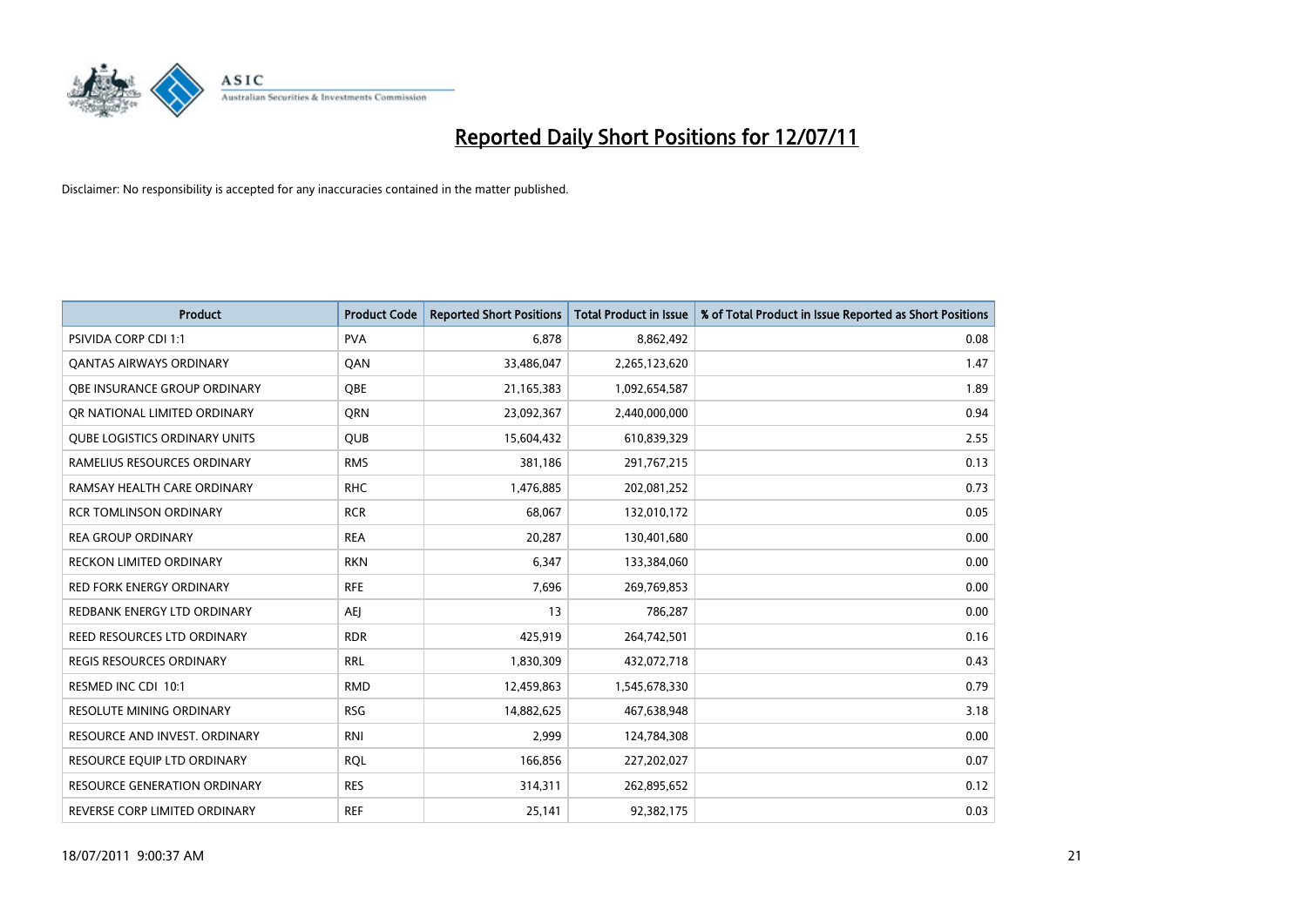

| <b>Product</b>                    | <b>Product Code</b> | <b>Reported Short Positions</b> | <b>Total Product in Issue</b> | % of Total Product in Issue Reported as Short Positions |
|-----------------------------------|---------------------|---------------------------------|-------------------------------|---------------------------------------------------------|
| REX MINERALS LIMITED ORDINARY     | <b>RXM</b>          | 1,025,411                       | 153,635,519                   | 0.65                                                    |
| RHG LIMITED ORDINARY              | <b>RHG</b>          | 406,333                         | 318,092,978                   | 0.12                                                    |
| <b>RIALTO ENERGY ORDINARY</b>     | <b>RIA</b>          | 446,714                         | 360,006,264                   | 0.12                                                    |
| RIDLEY CORPORATION ORDINARY       | <b>RIC</b>          | 823,333                         | 307,817,071                   | 0.26                                                    |
| RIO TINTO LIMITED ORDINARY        | <b>RIO</b>          | 16,290,314                      | 435,758,720                   | 3.74                                                    |
| <b>RIVERCITY MOTORWAY STAPLED</b> | <b>RCY</b>          | 132,000                         | 957,010,115                   | 0.01                                                    |
| <b>ROBUST RESOURCES ORDINARY</b>  | <b>ROL</b>          | 1,152,795                       | 84,944,097                    | 1.36                                                    |
| ROC OIL COMPANY ORDINARY          | <b>ROC</b>          | 1,239,355                       | 713,254,560                   | 0.18                                                    |
| ROYAL WOLF HOLDINGS ORDINARY      | <b>RWH</b>          | 60,000                          | 100,387,052                   | 0.06                                                    |
| SAI GLOBAL LIMITED ORDINARY       | SAI                 | 201,220                         | 199,570,046                   | 0.10                                                    |
| SALMAT LIMITED ORDINARY           | <b>SLM</b>          | 651,370                         | 159,780,299                   | 0.41                                                    |
| SAMSON OIL & GAS LTD ORDINARY     | SSN                 | 3,152,058                       | 1,731,976,929                 | 0.18                                                    |
| SANDFIRE RESOURCES ORDINARY       | <b>SFR</b>          | 1,900,208                       | 149,384,969                   | 1.26                                                    |
| <b>SANTOS LTD ORDINARY</b>        | <b>STO</b>          | 5,873,923                       | 877,955,815                   | 0.66                                                    |
| SARACEN MINERAL ORDINARY          | SAR                 | 175,260                         | 492,251,415                   | 0.03                                                    |
| SEDGMAN LIMITED ORDINARY          | <b>SDM</b>          | 326,552                         | 209,752,689                   | 0.15                                                    |
| <b>SEEK LIMITED ORDINARY</b>      | <b>SEK</b>          | 12,506,897                      | 337,065,707                   | 3.70                                                    |
| SELECT HARVESTS ORDINARY          | SHV                 | 234,758                         | 56,226,960                    | 0.42                                                    |
| SENETAS CORPORATION ORDINARY      | <b>SEN</b>          | 756,999                         | 463,105,195                   | 0.16                                                    |
| SERVCORP LIMITED ORDINARY         | SRV                 | 143,362                         | 98,440,807                    | 0.14                                                    |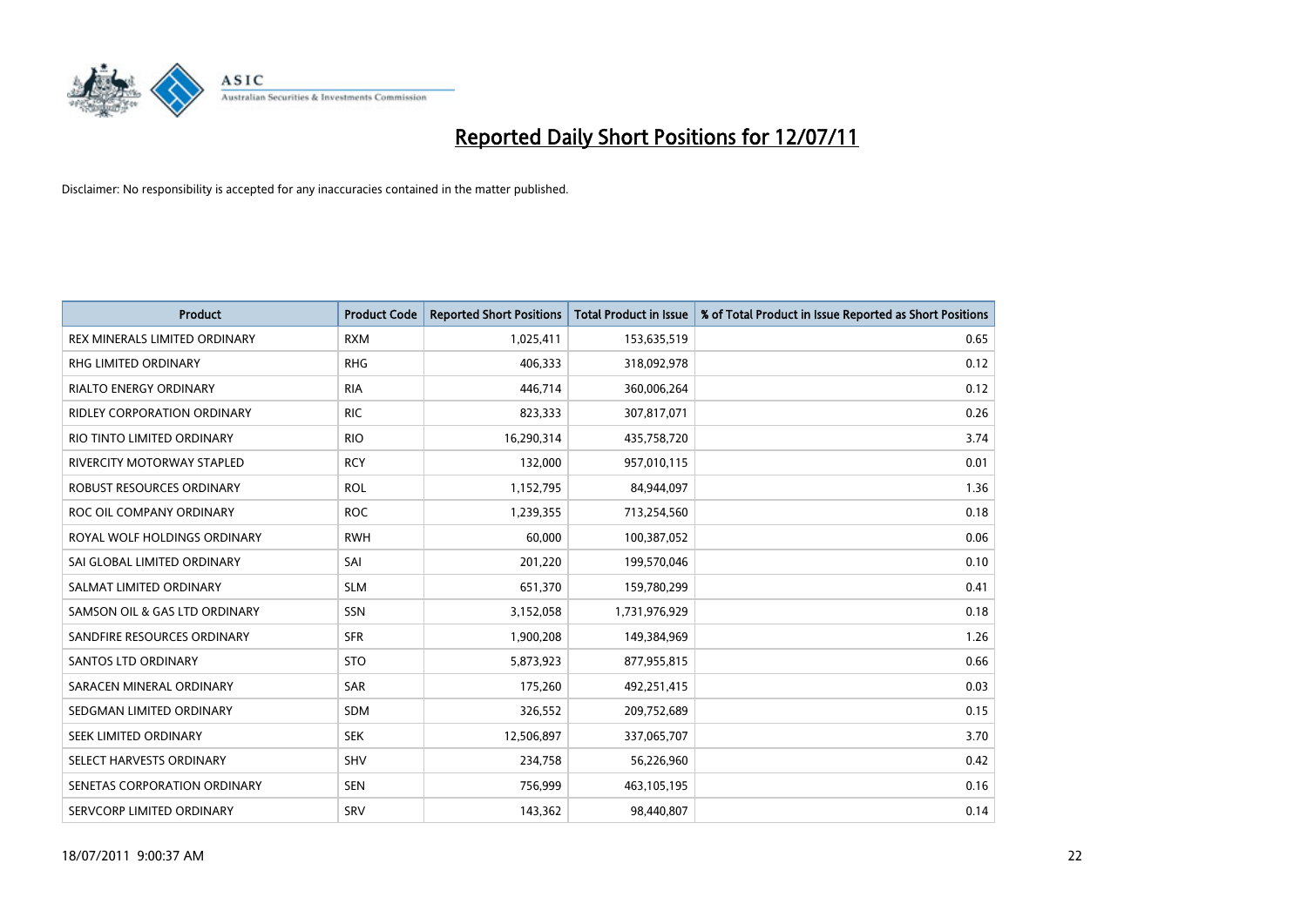

| <b>Product</b>                           | <b>Product Code</b> | <b>Reported Short Positions</b> | Total Product in Issue | % of Total Product in Issue Reported as Short Positions |
|------------------------------------------|---------------------|---------------------------------|------------------------|---------------------------------------------------------|
| SERVICE STREAM ORDINARY                  | <b>SSM</b>          | 424,228                         | 283,418,867            | 0.15                                                    |
| SEVEN GROUP HOLDINGS ORDINARY            | <b>SVW</b>          | 957,566                         | 306,410,281            | 0.32                                                    |
| SEVEN WEST MEDIA LTD ORDINARY            | <b>SWM</b>          | 4,277,713                       | 610,327,899            | 0.70                                                    |
| SIGMA PHARMACEUTICAL ORDINARY            | <b>SIP</b>          | 15,335,433                      | 1,178,626,572          | 1.30                                                    |
| SILEX SYSTEMS ORDINARY                   | <b>SLX</b>          | 320,492                         | 170,133,997            | 0.18                                                    |
| SILVER LAKE RESOURCE ORDINARY            | <b>SLR</b>          | 158,804                         | 178,882,838            | 0.08                                                    |
| SIMS METAL MGMT LTD ORDINARY             | SGM                 | 3,978,801                       | 205,408,830            | 1.92                                                    |
| SINGAPORE TELECOMM. CHESS DEPOSITARY INT | SGT                 | 4,753,962                       | 198,739,178            | 2.40                                                    |
| SIRIUS RESOURCES NL ORDINARY             | <b>SIR</b>          | 82,500                          | 137,134,586            | 0.06                                                    |
| SKILLED GROUP LTD ORDINARY               | <b>SKE</b>          | 37,281                          | 233,089,776            | 0.01                                                    |
| SKY CITY ENTERTAIN. ORDINARY             | <b>SKC</b>          | 10,000                          | 576,958,340            | 0.00                                                    |
| SKY NETWORK ORDINARY                     | <b>SKT</b>          | 18,324                          | 389,139,785            | 0.00                                                    |
| SMS MANAGEMENT, ORDINARY                 | <b>SMX</b>          | 251,820                         | 67,765,118             | 0.36                                                    |
| SONIC HEALTHCARE ORDINARY                | <b>SHL</b>          | 4,594,289                       | 388,429,875            | 1.20                                                    |
| SOUL PATTINSON (W.H) ORDINARY            | SOL                 | 16,598                          | 238,640,580            | 0.01                                                    |
| SOUTH BOULDER MINES ORDINARY             | <b>STB</b>          | 8,092                           | 87,115,688             | 0.01                                                    |
| SP AUSNET STAPLED SECURITIES             | <b>SPN</b>          | 5,702,769                       | 2,850,932,204          | 0.20                                                    |
| SPARK INFRASTRUCTURE STAPLED NOTE & UNIT | SKI                 | 14,865,987                      | 1,326,734,264          | 1.12                                                    |
| SPDR 200 FUND ETF UNITS                  | <b>STW</b>          | 8                               | 52,178,556             | 0.00                                                    |
| <b>SPDR 50 FUND ETF UNITS</b>            | <b>SFY</b>          | 10,000                          | 6,294,919              | 0.16                                                    |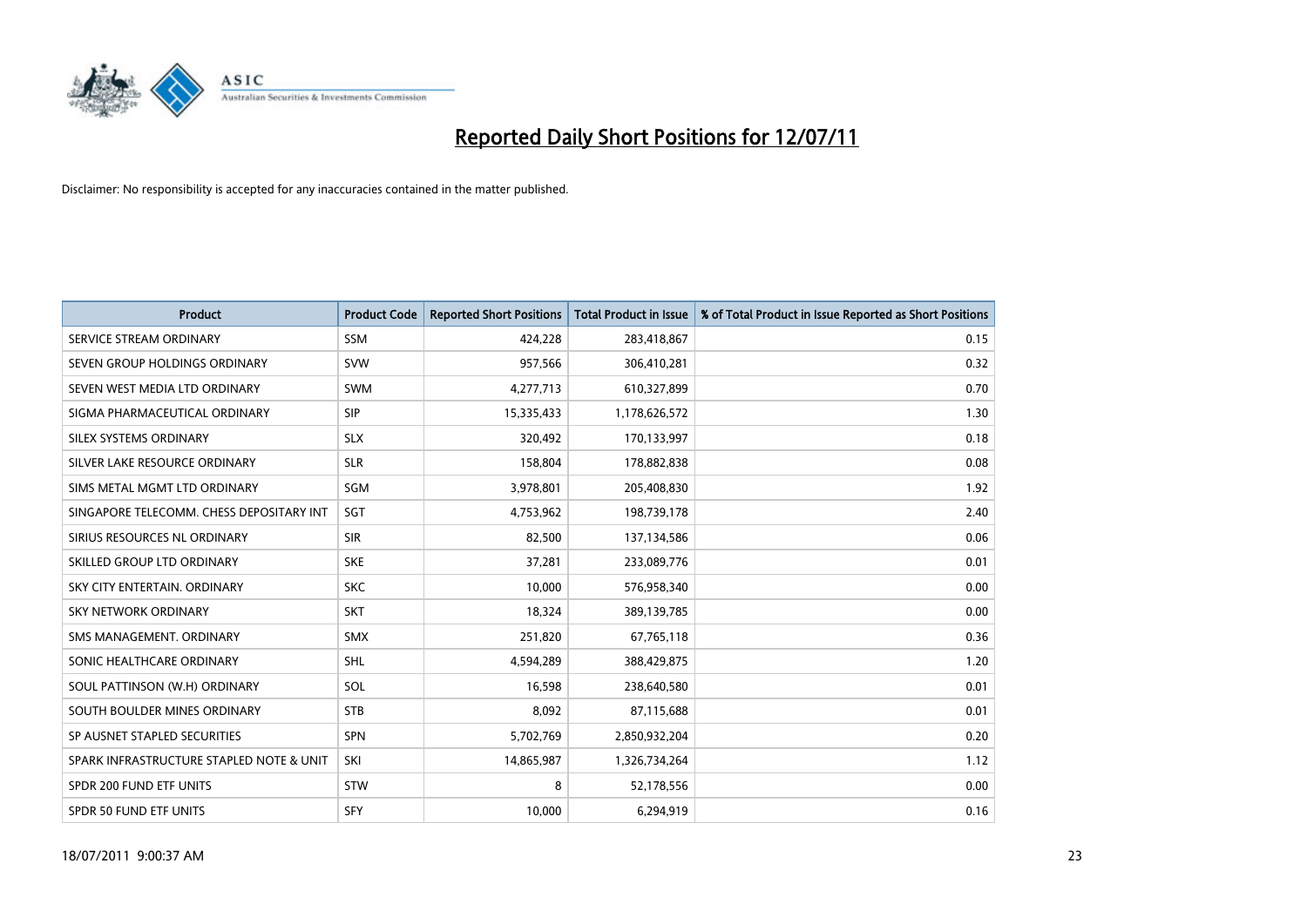

| <b>Product</b>                     | <b>Product Code</b> | <b>Reported Short Positions</b> | <b>Total Product in Issue</b> | % of Total Product in Issue Reported as Short Positions |
|------------------------------------|---------------------|---------------------------------|-------------------------------|---------------------------------------------------------|
| SPECIALTY FASHION ORDINARY         | <b>SFH</b>          | 595,529                         | 191,786,121                   | 0.31                                                    |
| SPOTLESS GROUP LTD ORDINARY        | <b>SPT</b>          | 1,829,633                       | 262,766,725                   | 0.68                                                    |
| ST BARBARA LIMITED ORDINARY        | SBM                 | 5,827,226                       | 325,615,389                   | 1.79                                                    |
| STAGING CONNECTIONS ORDINARY       | <b>STG</b>          | 2,917,189                       | 78,317,726                    | 3.72                                                    |
| STANMORE COAL LTD ORDINARY         | <b>SMR</b>          | 77,840                          | 88,270,738                    | 0.09                                                    |
| STARPHARMA HOLDINGS ORDINARY       | SPL                 | 327,825                         | 247,743,578                   | 0.14                                                    |
| STH AMERICAN COR LTD ORDINARY      | SAY                 | 9,200                           | 245,846,493                   | 0.00                                                    |
| STHN CROSS MEDIA ORDINARY          | <b>SXL</b>          | 4,282,179                       | 705,712,186                   | 0.60                                                    |
| STOCKLAND UNITS/ORD STAPLED        | <b>SGP</b>          | 4,785,796                       | 2,383,036,717                 | 0.19                                                    |
| STRAITS RES LTD. ORDINARY          | <b>SRO</b>          | 7,797,625                       | 324,796,141                   | 2.39                                                    |
| <b>STW COMMUNICATIONS ORDINARY</b> | SGN                 | 294,211                         | 364,310,964                   | 0.08                                                    |
| SUNCORP GROUP LTD ORDINARY         | <b>SUN</b>          | 7,999,333                       | 1,286,600,980                 | 0.59                                                    |
| SUNDANCE ENERGY ORDINARY           | <b>SEA</b>          | 159,823                         | 276,709,585                   | 0.06                                                    |
| SUNDANCE RESOURCES ORDINARY        | SDL                 | 34,145,009                      | 2,870,927,169                 | 1.18                                                    |
| SUNLAND GROUP LTD ORDINARY         | <b>SDG</b>          | 35,920                          | 224,881,794                   | 0.01                                                    |
| SUPER RET REP LTD ORDINARY         | <b>SUL</b>          | 106,949                         | 130,018,739                   | 0.09                                                    |
| SWICK MINING ORDINARY              | <b>SWK</b>          | 91,698                          | 236,724,970                   | 0.04                                                    |
| SYMEX HOLDINGS ORDINARY            | <b>SYM</b>          | 6,633                           | 189,166,670                   | 0.00                                                    |
| TABCORP HOLDINGS LTD ORDINARY      | <b>TAH</b>          | 4,535,724                       | 688,019,737                   | 0.65                                                    |
| TALENT2 INTERNATION ORDINARY       | <b>TWO</b>          | 139,685                         | 144,672,415                   | 0.09                                                    |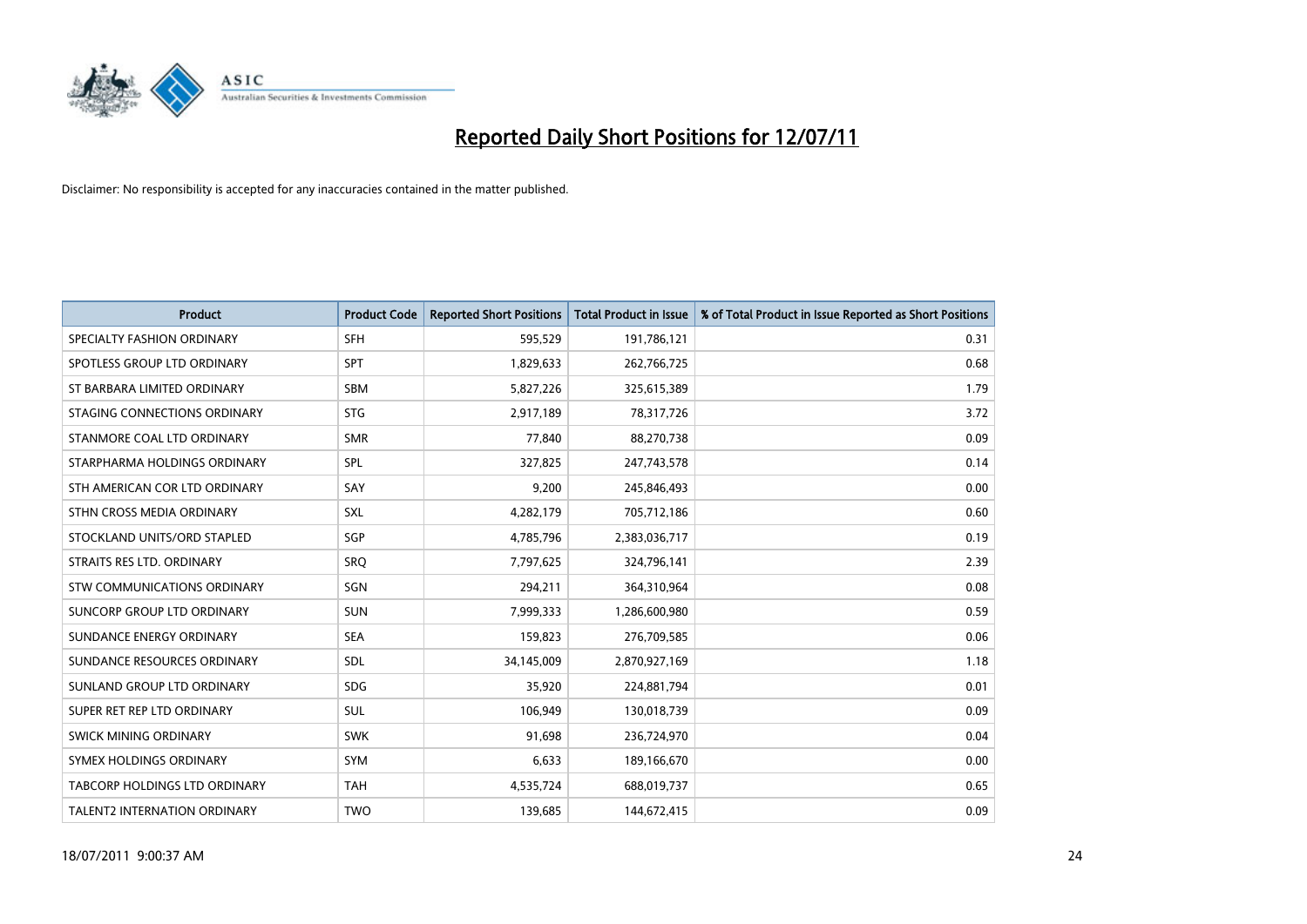

| <b>Product</b>                       | <b>Product Code</b> | <b>Reported Short Positions</b> | <b>Total Product in Issue</b> | % of Total Product in Issue Reported as Short Positions |
|--------------------------------------|---------------------|---------------------------------|-------------------------------|---------------------------------------------------------|
| <b>TANAMI GOLD NL ORDINARY</b>       | <b>TAM</b>          | 50,000                          | 260,997,677                   | 0.02                                                    |
| TAP OIL LIMITED ORDINARY             | <b>TAP</b>          | 674,840                         | 240,967,311                   | 0.28                                                    |
| TASSAL GROUP LIMITED ORDINARY        | <b>TGR</b>          | 63,571                          | 146,304,404                   | 0.03                                                    |
| TATTS GROUP LTD ORDINARY             | <b>TTS</b>          | 14,637,726                      | 1,318,683,208                 | 1.10                                                    |
| <b>TECHNOLOGY ONE ORDINARY</b>       | <b>TNE</b>          | 80,037                          | 303,119,455                   | 0.03                                                    |
| TELECOM CORPORATION ORDINARY         | <b>TEL</b>          | 29,737,512                      | 1,924,678,136                 | 1.56                                                    |
| <b>TELSTRA CORPORATION, ORDINARY</b> | <b>TLS</b>          | 66,426,012                      | 12,443,074,357                | 0.52                                                    |
| TEN NETWORK HOLDINGS ORDINARY        | <b>TEN</b>          | 37,749,935                      | 1,045,236,720                 | 3.62                                                    |
| TERANGA GOLD CORP CDI 1:1            | <b>TGZ</b>          | 197,158                         | 152,679,621                   | 0.12                                                    |
| TFS CORPORATION LTD ORDINARY         | <b>TFC</b>          | 64,472                          | 276,453,042                   | 0.02                                                    |
| THE REJECT SHOP ORDINARY             | <b>TRS</b>          | 637,215                         | 26,033,570                    | 2.44                                                    |
| THOR MINING PLC CHESS DEPOSITARY 1:1 | <b>THR</b>          | 2,307                           | 222,489,120                   | 0.00                                                    |
| THORN GROUP LIMITED ORDINARY         | <b>TGA</b>          | 17,415                          | 146,091,970                   | 0.01                                                    |
| TIGER RESOURCES ORDINARY             | <b>TGS</b>          | 164,919                         | 669,560,549                   | 0.03                                                    |
| TIMBERCORP LIMITED ORDINARY          | <b>TIM</b>          | 90,074                          | 352,071,429                   | 0.02                                                    |
| TISHMAN SPEYER UNITS                 | <b>TSO</b>          | 107,265                         | 338,440,904                   | 0.03                                                    |
| TNG LIMITED ORDINARY                 | <b>TNG</b>          | 4,321                           | 284,803,062                   | 0.00                                                    |
| TOLL HOLDINGS LTD ORDINARY           | <b>TOL</b>          | 22,642,134                      | 710,128,531                   | 3.14                                                    |
| TORO ENERGY LIMITED ORDINARY         | <b>TOE</b>          | 35,404                          | 964,936,676                   | 0.00                                                    |
| <b>TOWER LIMITED ORDINARY</b>        | <b>TWR</b>          | 689,519                         | 265,176,580                   | 0.26                                                    |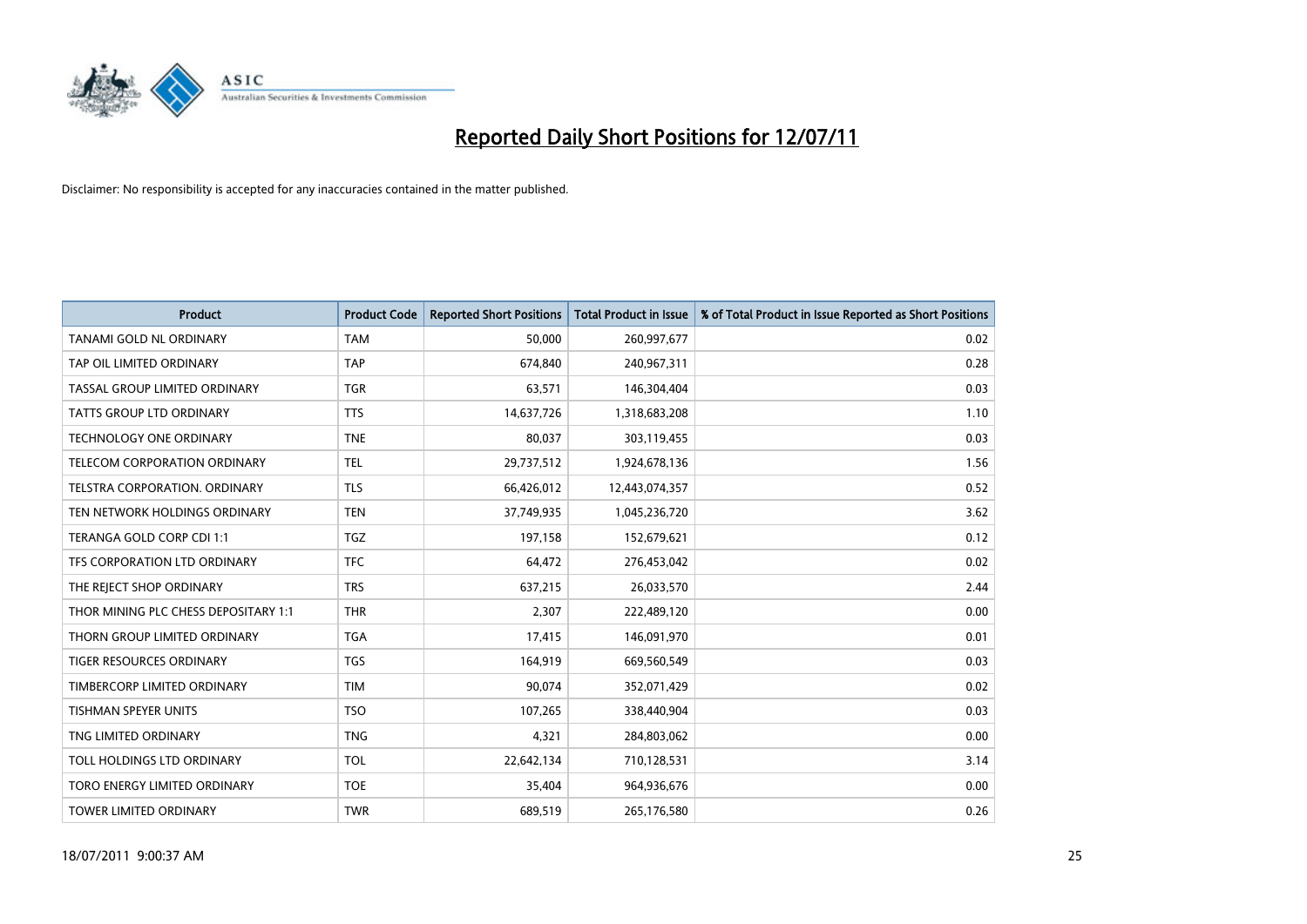

| <b>Product</b>                            | <b>Product Code</b> | <b>Reported Short Positions</b> | <b>Total Product in Issue</b> | % of Total Product in Issue Reported as Short Positions |
|-------------------------------------------|---------------------|---------------------------------|-------------------------------|---------------------------------------------------------|
| TOX FREE SOLUTIONS ORDINARY               | <b>TOX</b>          | 25.445                          | 96,503,382                    | 0.02                                                    |
| TPG TELECOM LIMITED ORDINARY              | <b>TPM</b>          | 4,317,568                       | 783,481,644                   | 0.53                                                    |
| <b>TRANSFIELD SERVICES ORDINARY</b>       | <b>TSE</b>          | 6,915,413                       | 549,715,957                   | 1.26                                                    |
| TRANSPACIFIC INDUST. ORDINARY             | <b>TPI</b>          | 13,331,379                      | 960,638,735                   | 1.36                                                    |
| TRANSURBAN GROUP TRIPLE STAPLED SEC.      | <b>TCL</b>          | 2,082,945                       | 1,443,543,731                 | 0.14                                                    |
| TREASURY WINE ESTATE ORDINARY             | <b>TWE</b>          | 14,409,201                      | 647,227,144                   | 2.22                                                    |
| TRINITY GROUP STAPLED SECURITIES          | <b>TCO</b>          | 3,419                           | 203,405,927                   | 0.00                                                    |
| TROY RESOURCES NL ORDINARY                | <b>TRY</b>          | 163,167                         | 87,990,323                    | 0.17                                                    |
| UGL LIMITED ORDINARY                      | UGL                 | 5,144,814                       | 166,047,171                   | 3.10                                                    |
| UNILIFE CORPORATION CDI 6:1               | <b>UNS</b>          | 711,263                         | 271,430,663                   | 0.26                                                    |
| VALAD PROPERTY GROUP STAPLED US PROHIBIT. | <b>VPG</b>          | 3,238,997                       | 115,108,116                   | 2.82                                                    |
| <b>VDM GROUP LIMITED ORDINARY</b>         | <b>VMG</b>          | 11,116                          | 193,127,749                   | 0.01                                                    |
| <b>VENTURE MINERALS ORDINARY</b>          | <b>VMS</b>          | 353,598                         | 221,093,592                   | 0.16                                                    |
| <b>VILLAGE ROADSHOW LTD ORDINARY</b>      | <b>VRL</b>          | 113,349                         | 151,458,556                   | 0.07                                                    |
| <b>VIRGIN BLUE HOLDINGS ORDINARY</b>      | <b>VBA</b>          | 27,762,627                      | 2,210,197,600                 | 1.23                                                    |
| <b>VISION GROUP HLDGS ORDINARY</b>        | <b>VGH</b>          | 78,000                          | 74,197,532                    | 0.11                                                    |
| VITA GROUP LTD ORDINARY                   | <b>VTG</b>          | 75,190                          | 142,499,800                   | 0.05                                                    |
| VITERRA INC CDI 1:1                       | <b>VTA</b>          | 3,828                           | 68,629,939                    | 0.01                                                    |
| WAH NAM INT HLDG LTD ORDINARY             | <b>WNI</b>          | 2,604,660                       | 5,355,416,325                 | 0.05                                                    |
| WATPAC LIMITED ORDINARY                   | <b>WTP</b>          | 88,473                          | 183,341,382                   | 0.03                                                    |